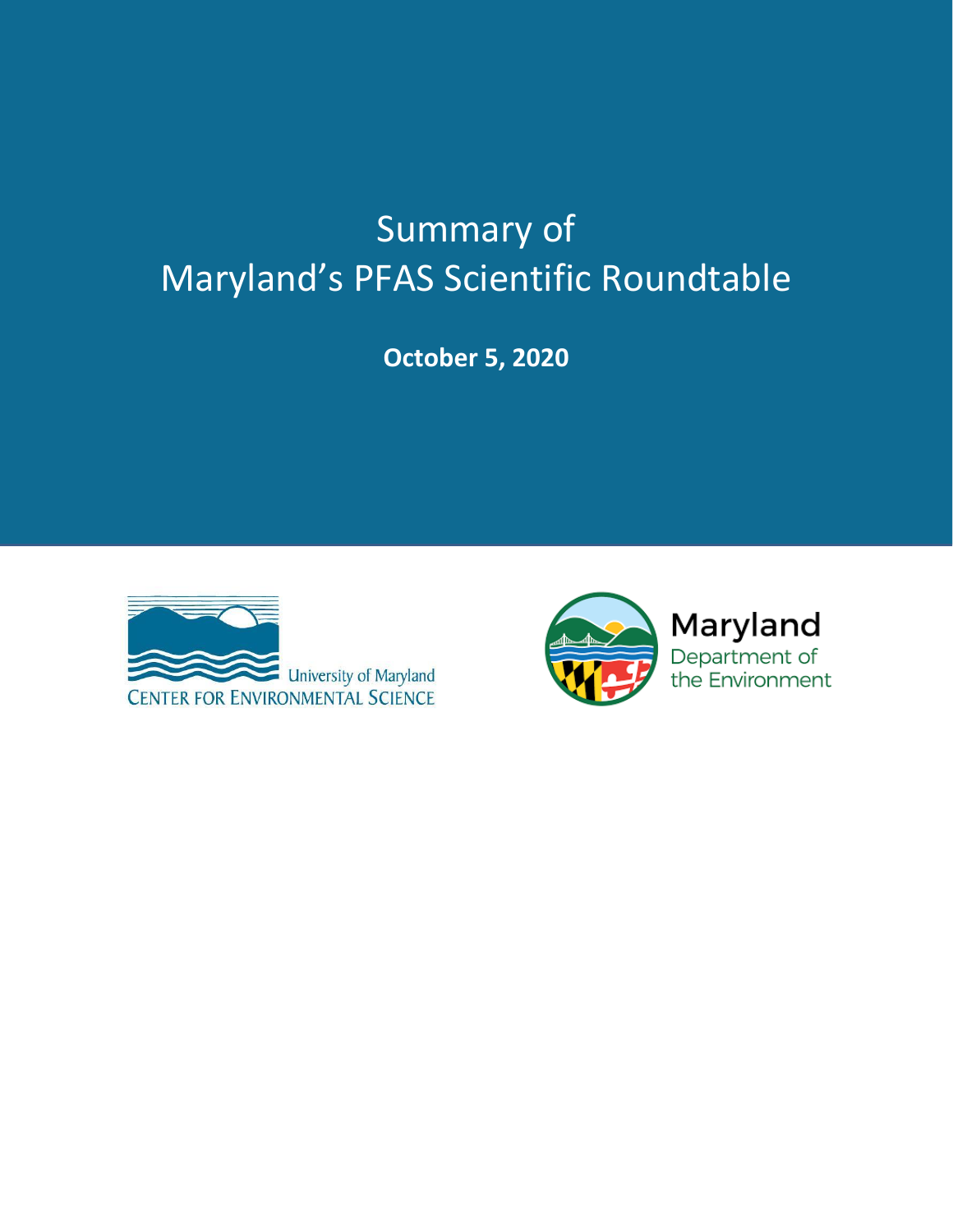## **Table of Contents**

| 3              |
|----------------|
|                |
| $\overline{4}$ |
|                |
| 6              |
|                |
|                |
|                |
| 9              |
| 12             |
| 14             |
|                |

#### APPENDICES

|                                                               | 16 |
|---------------------------------------------------------------|----|
| Appendix 2 - PFAS AND MILITARY INSTALLATIONS IN MARYLAND      | 17 |
| Appendix 3 - UPDATE OF PFAS ASSESSMENT PLAN ON MILITARY BASES | 18 |
| Appendix 4 - SUMMARY OF EPA RESEARCH DELIVERABLES 2020-2022   | 23 |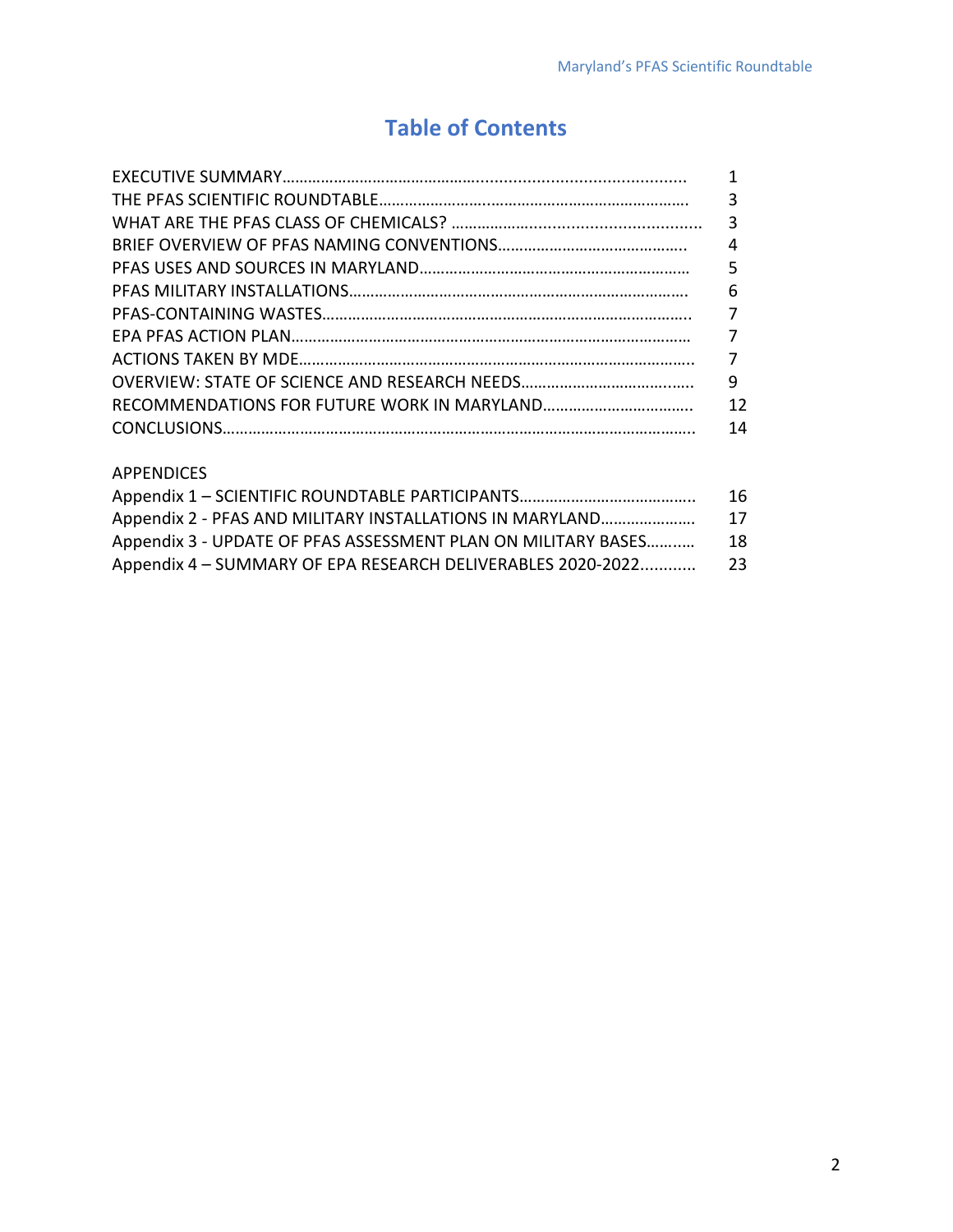### **Executive Summary**

The Per- and Polyfluoroalkyl Substances (PFAS) Science Roundtable sponsored by the University of Maryland Center for Environmental Science (UMCES) in cooperation with the Maryland Department of the Environment (MDE) was held on October 5, 2020 from 9:30 a.m. to 2:30 p.m. with over 20 scientists and PFAS experts from academia, six federal agencies, and the states of Pennsylvania and Delaware. The purpose of the Roundtable was to:

- Discuss the state of the science around PFAS (e.g., toxicity, exposure, fate and transport of PFAS in the environment, analytical methods and treatment technologies);
- Highlight the actions MDE has taken and is taking to better understand, communicate and manage PFAS risks; and,
- Obtain scientific input on PFAS priorities in Maryland moving forward.

There were several overview presentations in the morning about PFAS toxicity, exposure, fate and transport, analysis, and treatment, as well as ample time for discussion among attendees throughout the day.

Key observations from the convened scientists included:

1. The importance of first focusing on understanding and characterizing the occurrence of PFAS throughout the State of Maryland.

- Experts reassured that MDE's focus on investigating military installations, sampling public water systems for PFAS, and broadly studying fish tissue across the State is a solid start.
- Experts recommended MDE continue work to characterize the Maryland "PFAS Footprint." States are impacted by PFAS in differing ways. Identifying, categorizing, and managing PFAS sources early can create meaningful reductions of PFAS concentrations in the environment in the future.

2. There are still many unanswered questions of PFAS science, but it is an active area of research largely funded by federal agencies (e.g., the Department of Defense, the Environmental Protection Agency, the National Science Foundation, and, the Centers for Disease Control) with many emerging studies being published.

● Questions concerning the following topics need to be explored further: toxicity, fate and transport, degradation of PFAS in the environment; human exposure and the most significant pathways; treatment effectiveness; and obtaining accurate measurements of PFAS in various materials.

3. When studying or managing PFAS in the environment - during drinking water treatment, or at cleanup sites - a number of variables must be accounted for to optimize efforts.

● Differences in environmental/human health risk and behavior in the environment exist between different PFAS compounds. Properties such as chain length, functional group, amount of fluorine bonding, and others all need to be accounted for when designing studies and/or cleanup efforts. For example, water treatment plants' (WTPs) use of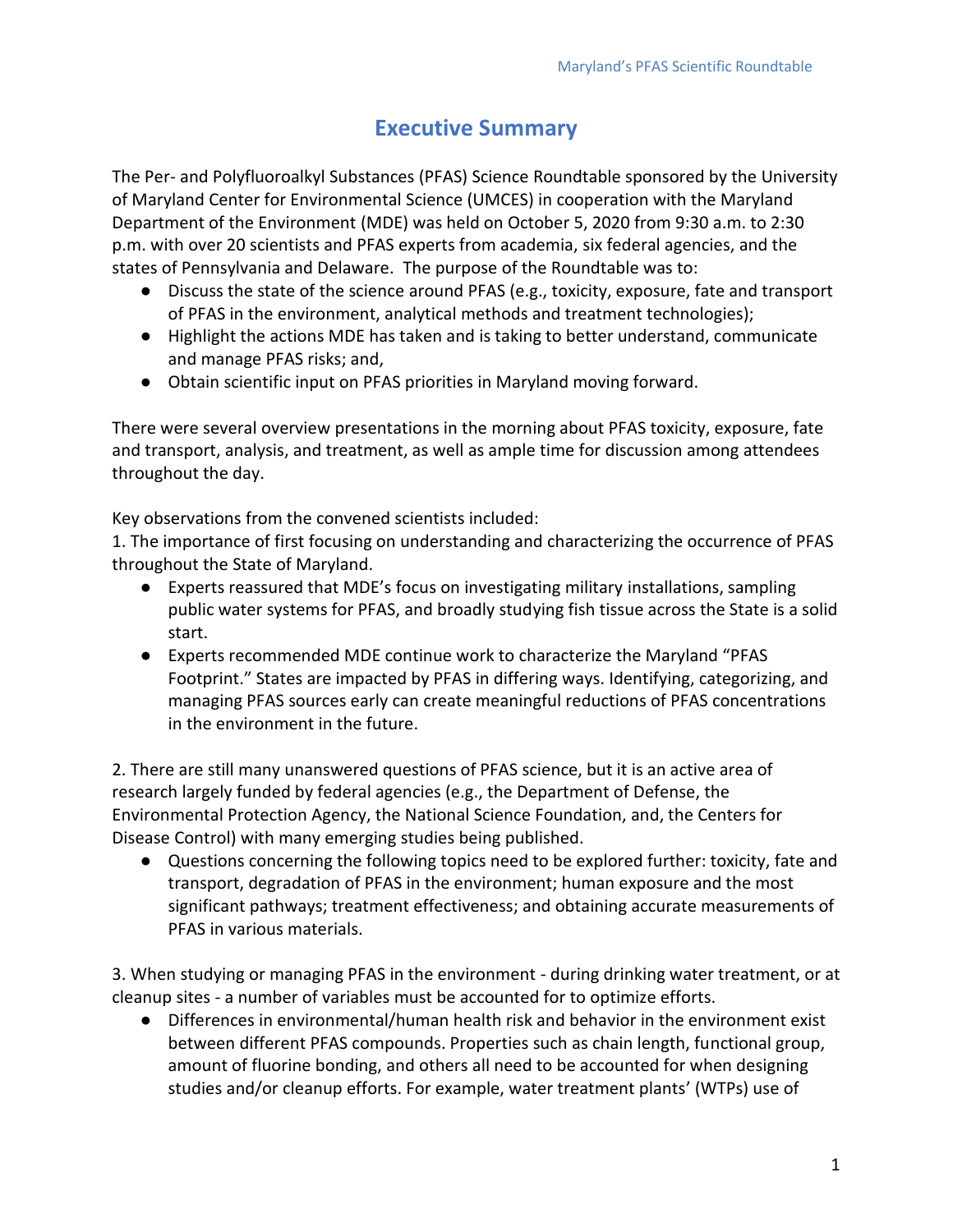Granular Activated Carbon (GAC) filters may not be the most effective treatment method for shorter chained PFAS compounds as they tend to "break through" quicker and are often more mobile (but potentially less toxic) than their long chain counterparts.

4. Experts suggested MDE consider several priorities during their next wave of PFASinvestigative work.

● These priorities include investigating the occurrence of PFAS: (a) in effluents of Wastewater Treatment Plants (WWTPs) and in biosolids; (b) at landfills and in their leachate; and (c) at locations where there is some evidence of a large amount of PFAScontaining products or materials processed from the past.

5. Experts also suggested MDE investigate some uniquely Maryland issues which may not be covered by science done elsewhere.

● Maryland-specific investigations are likely to include: (a) "unique" food sources or consumption patterns in Marylanders (e.g., relatively high consumption of blue crabs); (b) "recycling" of crab shells as fertilizers and potentially use in animal feed; and (c) the impact of the freshwater, estuarine, saltwater "gradient" on the occurrence and transformation of PFAS in water and degree of bioaccumulation in aquatic organisms.

6. MDE should explore the occurrence of PFAS in groundwater as it is used as the primary drinking water source in some areas of the State – such as on the Eastern Shore.

● PFAS may move from human waste through septic systems and the application of biosolids onto agricultural land and into the drinking water wells and irrigation systems. It was noted that areas that have utilized biosolids for decades may be of particular interest, as biosolids applied prior to 2001 likely had more perfluorooctanoic acid (PFOA) and perflourooctane sulfonate (PFOS) than what is currently being found in biosolids. This is due to the voluntary phase out of PFOA/PFOS by U.S. companies in 2001.

Because of ongoing and planned toxicity testing at the federal level, the convened scientists did not suggest that conducting human health-related toxicity testing of PFAS compounds (i.e., for the many PFAS currently lacking toxicological endpoints) be a priority for the State. In addition, the convened scientists did not suggest that Maryland place any emphasis now on air emissions/releases as a priority pathway of human exposure to PFAS within the State.

MDE looks forward to working collaboratively with multiple partners to garner a better understanding of PFAS sources and risks as well as the remediation of impacted areas with the goal of reducing the short- and long-term risks to Maryland's citizens. These studies will need to be carefully designed and will require funding, enhanced expertise, and strategic partnerships within and beyond the State to complete.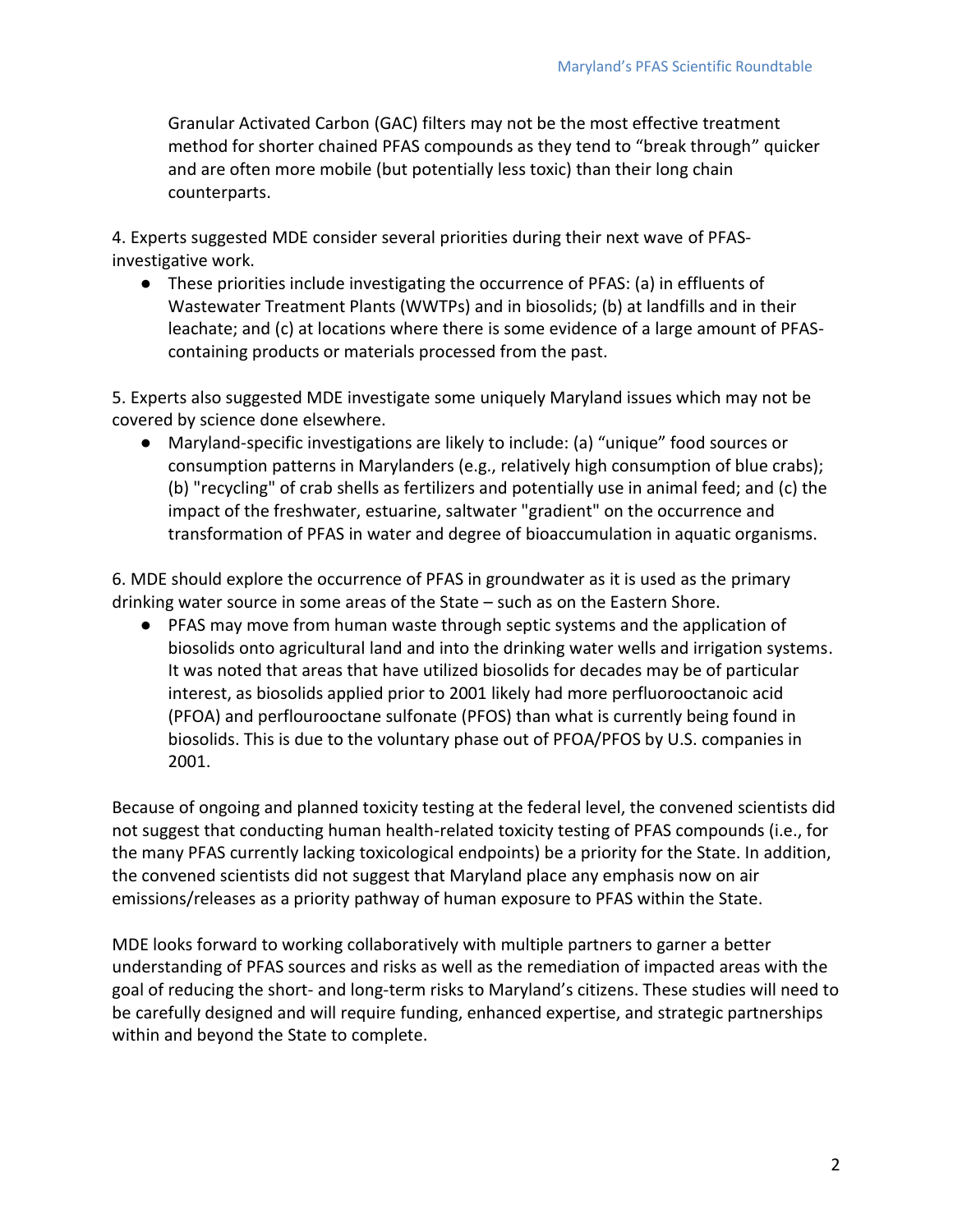#### **THE PFAS SCIENTIFIC ROUNDTABLE**

Working collaboratively, the University of Maryland Center for Environmental Science (UMCES) and the Maryland Department of the Environment (MDE) hosted a virtual meeting to discuss the state of per- and polyfluoroalkyl substances (PFAS) science, address existing data gaps and concerns, and explore recommendations for future PFAS work in Maryland to be most protective of human health. Local and national experts from academia, federal agencies, and State officials gathered for this discussion to speak about their previous PFAS work and provide insight and suggestions on MDE's recent and future PFAS work. Regional state agency experts from Delaware and Pennsylvania were also invited because of their recent experiences in considering PFAS monitoring and assessment needs.

This session included presentations from several academic and agency scientists, highlighting their work to better understand the chemistry, bioaccumulation pathways, remediation technologies, and potential impacts to human health of PFAS compounds. MDE also presented its current understanding of local sources as well as current and future monitoring and assessment plans related to PFAS so that the assembled experts could provide advice to the State. The list of participants is compiled in Appendix 1 of this report.

After the presentations, a facilitated discussion focused on the following two questions:

1. What are the most important data gaps and/or unanswered questions regarding PFAS and its impacts on human and environmental health?

2. Understanding MDE's priorities thus far, what are the recommendations for future work in Maryland as MDE moves forward to better understand, communicate and manage unacceptable PFAS risks?

While the presentations and discussion were at a high scientific level, this summary has been drafted by MDE and UMCES to read at a level for the interested public, agency leadership, and other government officials, including elected representatives. This summary was reviewed by the participants to ensure this document accurately captures the PFAS topics, data gaps, and recommendations for MDE discussed during the event.

#### **WHAT ARE THE PFAS CLASS OF CHEMICALS?**

PFAS are a group of human-made chemicals that include: PFOA, PFOS, and GenX (GenX is a trademark name for a short-chain organoflourine compound) and over 4,000 other variants<sup>1</sup>. Used since the 1940s, chemicals in the PFAS family are in a number of commercial and industrial products and processes due to their surfactant and dispersant properties, chemical and thermal stability, and their ability to resist heat, water, and oil<sup>2</sup>. Common uses of PFAS in consumer products and industrial processes include, but are not limited to: firefighting foams, chemical processing, building and construction, electronics, cooking surfaces, fabric and packaging coatings, and much  $more<sup>3</sup>$ .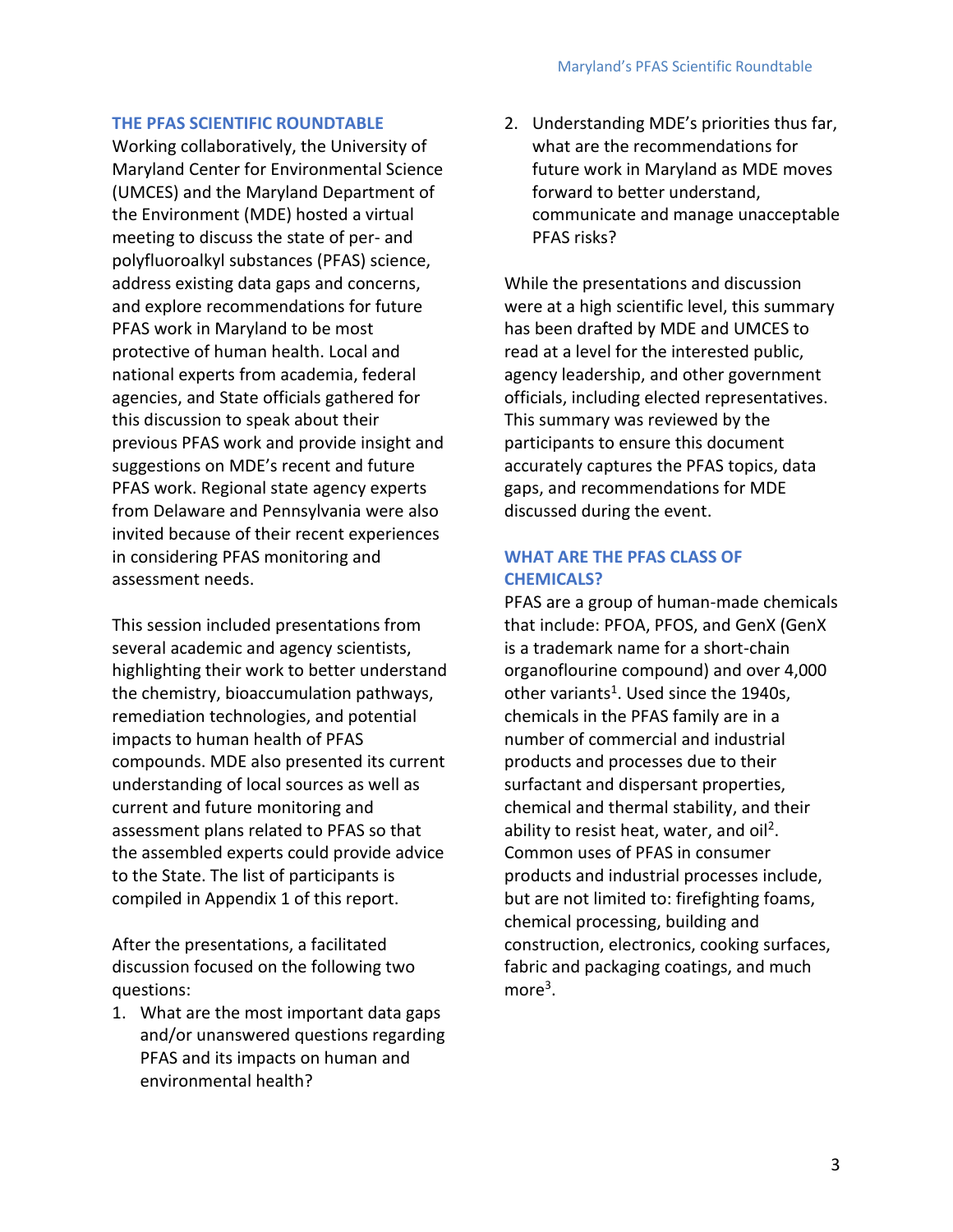

Perfluoroalkane sulfonamides (FASAs)

*Figure 1. Classes of PFAS<sup>3</sup>*

#### **BRIEF OVERVIEW OF PFAS NAMING CONVENTIONS**

The term PFAS refers to a large group of over 4,000 human-made compounds. All PFAS compounds vary from one another by carbon chain length, the amount of fluorines bonded to the chain, and/ or functional group. Broadly, PFAS compounds can be divided into two classes: nonpolymer and polymer species. Non-polymer PFAS contain two classes: per- and polyfluoroalkyl substances. These two groups contain many subgroups within them. These compounds are most commonly detected in humans and the environment and are summarized in Figure 1.

#### *Perfluoroalkyl Substances*

Perfluoroalkyl substances are those compounds where each carbon in the chain is attached to a fluorine (outside of the functional group). The majority of the discussions during this event focused on perfluoroalkyl acids (PFAAs) and the degradation of polyfluoroalkyl acids to PFAAs.

#### *Perfluoroalkyl acids*

PFAAs are the most commonly tested compounds in the environment. PFAAs are often referred to as "terminal degradation products," because these compounds do not undergo any known degradation in naturally occurring conditions. Common PFAAs include: PFOA, PFOS, perflourobutane sulfonate (PFBS), perflourohexane sulfonate (PFHxS), and others.

#### *Polyfluoroalkyl Substances*

Polyfluoroalkyl substances differ from perfluoroalkyl substances because not every carbon in their chain is attached to a fluorine. In polyfluoroalkyl substances, carbon atoms typically attach to hydrogen and oxygen. Polyfluoroalkyl substances can degrade into perfluoroalkyl substances, making PFAS treatment and remediation difficult to manage.

#### *Polymer PFAS*

Polymer PFAS are larger molecules formed by combining smaller molecules in a repeating pattern. Polymer PFAS typically pose less human and ecological threats than their non-polymer counterparts.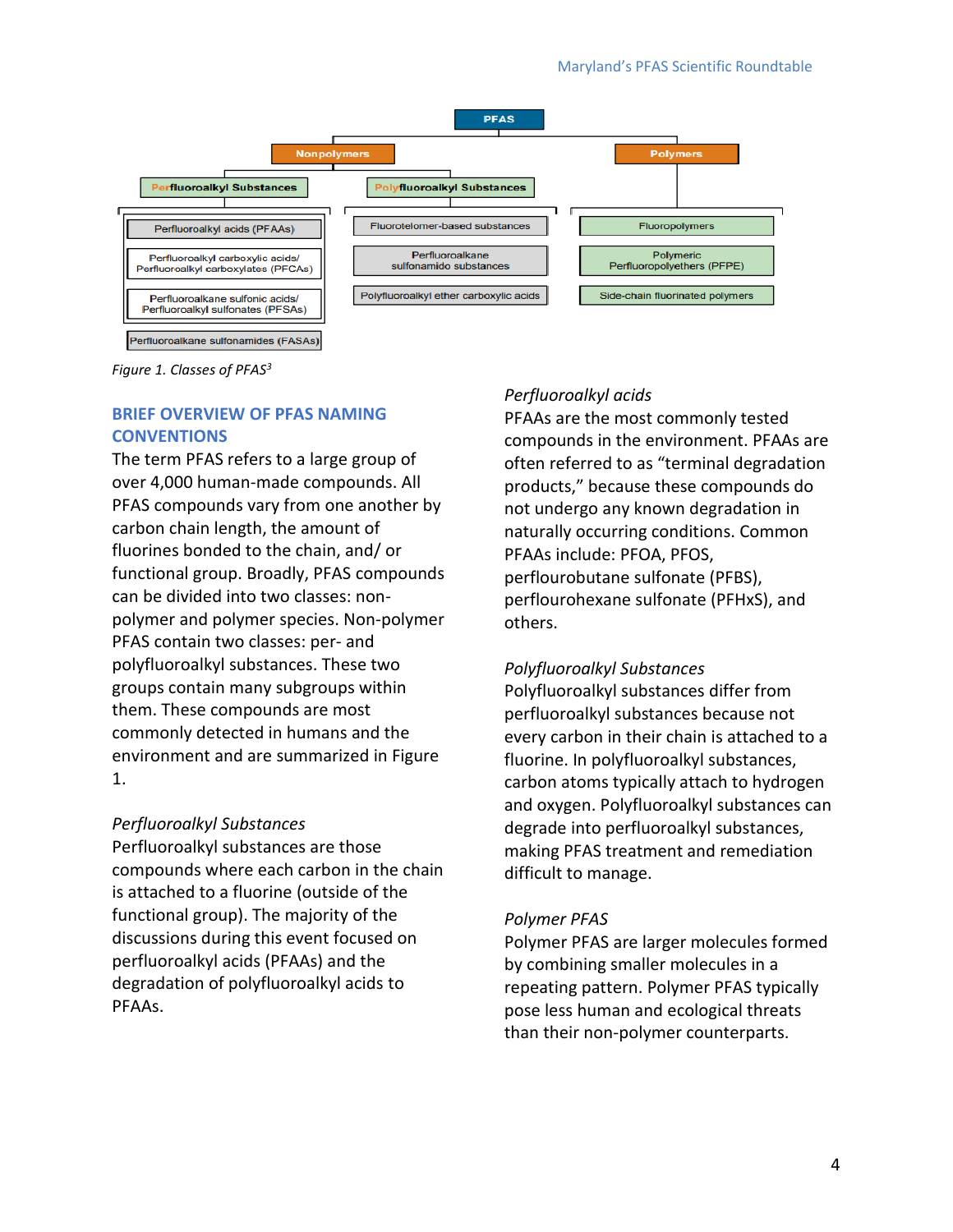#### **PFAS USES AND SOURCES IN MARYLAND**

While certain PFAS chemicals are no longer manufactured in the United States (i.e., PFOA and PFOS), they are still produced internationally and can be imported in consumer goods such as carpets, textiles, coatings, packaging, cookware, rubber and plastics.

Common releases of PFAS to the environment can be attributed to the following:

- Industrial sites producing or using PFAS (i.e., manufacturing sites);
- Areas where Aqueous Film-Forming Foams (AFFF), used in fire retardants, have been used;
- Effluent and biosolids from Wastewater Treatment Plants (WWTPs);
- Areas where biosolids have been applied; and
- Landfills, including leachate, impacting surrounding soils and underlying groundwater (if landfill is unlined and/or if runoff occurs).

Little is known about the historical use of PFAS compounds throughout the State. However, there are some areas in the State that may be prone to higher concentrations of PFAS in their soils, groundwater, and other environmental media due to the use of PFAS-containing products. Examples of documented sites of PFAS release include fire training areas and military installations where PFAS-containing AFFF has been or is currently being used.

*Do all PFAS chemicals behave the same way in the environment and pose the same risks?*

The diversity of PFAS chemical structures has important implications for their fate

and transport, transformation in the environment, potential to bioaccumulate, and for treatment effectiveness. PFAS with longer carbon chains are generally more persistent in the environment, with degradation requiring years, decades, or longer. Their shorter-chained counterparts tend to be more mobile in the environment and likely less toxic.

Due to their widespread use and persistence in the environment, most people in the United States have been exposed to PFAS. Despite efforts to reduce the manufacture and use of certain longer chain PFAS in the early 2000s, legacy contamination from these particular PFAS means they remain in the environment and the toxicity of newer alternative products (i.e., shorter chain PFAS, precursor PFAS, etc.) have not been well studied. Thus, human exposure to PFAS is a continuing public health concern<sup>4</sup>.

The majority of research on the potential human health risks of PFAS is associated with ingestion. Limited data exist on health effects associated with inhalation or dermal exposure to PFAS. Most available toxicity data are based on laboratory animal studies. There are also several human epidemiological studies of PFOA and PFOS. Exposure to some PFAS above certain levels may increase risk of adverse health effects.

While many of the same effects are observed for the family of PFAS chemicals, it appears that different adverse effects may be dominant in different PFAS. Depending on the PFAS, increased risks observed in some animal studies include<sup>5</sup>:

● Developmental effects to fetuses during pregnancy and infants (e.g.,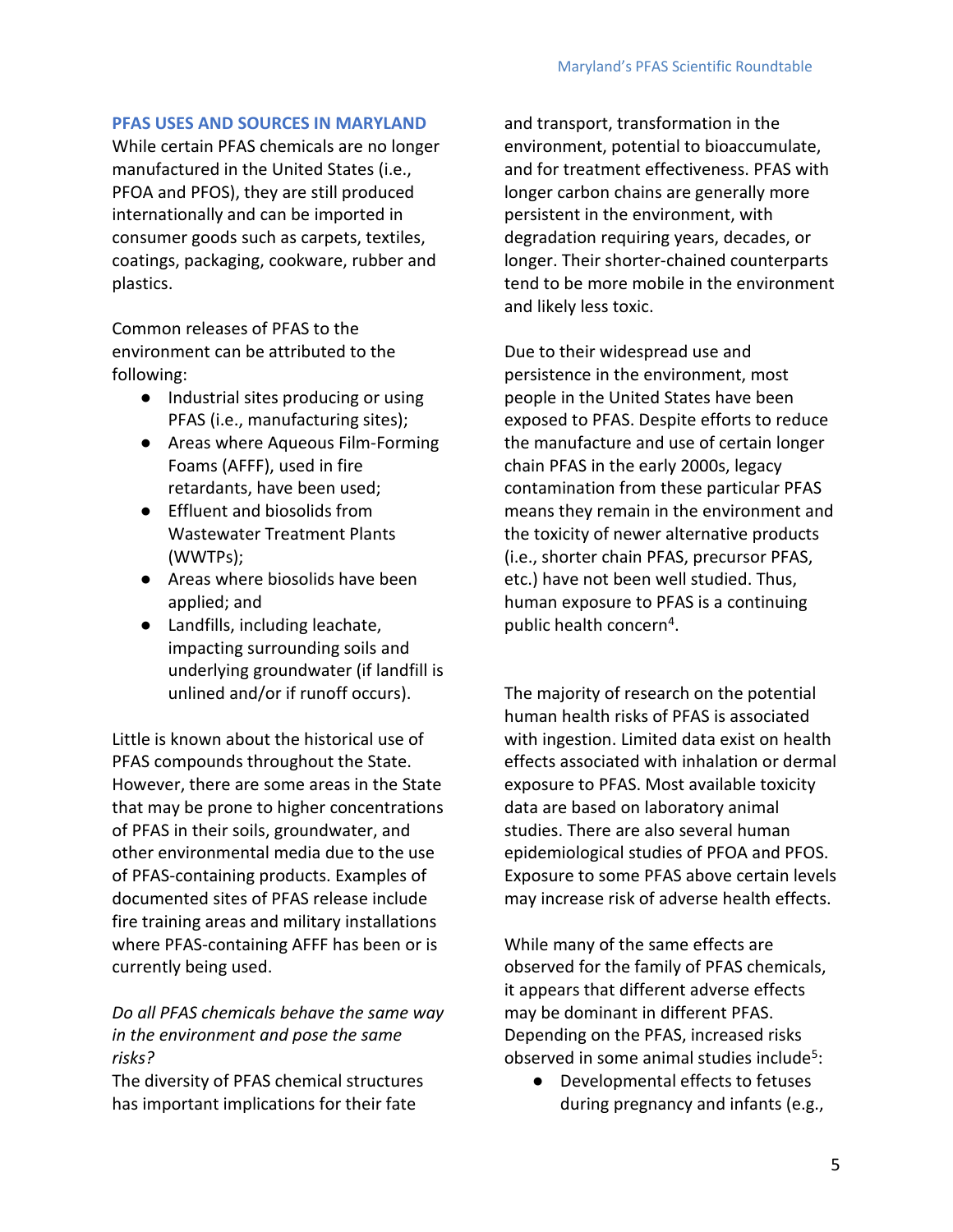low birth weight, altered puberty, skeletal variations);

- Cancer (e.g., testicular, kidney);
- Liver effects (e.g., tissue damage);
- Immune effects (e.g., changes in antibody production, efficiency of medication); and,
- Thyroid effects (e.g., cholesterol effects).

Long-chain PFAS (8 carbons or more) are generally thought to present a greater toxicity threat to humans than shorterchain PFAS, though the toxicities of shortchain PFAS have generally been less thoroughly studied. Additionally, shortchain PFAS are more mobile in soil and water. Due to increasing global production and use, environmental and human exposure to short-chain PFAS is expected to increase over time. Differences in mobility, fate and persistence in the environment, as well as treatability in environmental media across the complex family of PFAS are expected to contribute to differences in potential exposures and resulting health risks in humans.

Longer chain PFAS are more persistent in the environment than shorter chain PFAS. They can be found in sources of drinking water including surface waters, reservoirs, and groundwater. Either through contaminated water or soils, PFAS can move into food items and then be consumed by humans. Seafood in contaminated waters can bioaccumulate PFAS and when consumed by humans, may expose them to these compounds. PFAS found in biosolids, which are land applied as a soil amendment to agricultural fields, may move into groundwater or be taken up by the plants.



*Figure 2. PFAS come in both long- and short-chains. The size of the chain can impact the environmental impact and persistence.* 

The occurrence of PFAS in soil, groundwater and surface water means that there are potential pathways for human exposure through drinking water and diet, including seafood consumption. In addition, the prevalence of PFAS in food packaging materials and products such as carpets and textiles used in homes provides additional potential pathways for human exposure to these compounds. It remains unclear what the most significant pathway of human exposure is to PFAS.

#### **PFAS MILITARY INSTALLATIONS**

The U.S. military still uses firefighting foams that contain PFAS chemicals to assist in rapidly extinguishing fires on airplanes and ships. PFAS are effective fire retardants because they lower the surface tension of a liquid and readily cut off the oxygen that feeds the fire. Due to repeated fire suppression training, as well as the use of the foams to extinguish fires after accidents, military bases may be areas in Maryland that are among the largest sources of PFAS and may be a local source of the release of PFAS to the air, land, and water.

The U.S. Department of Defense (DOD) has been assessing PFAS concentrations at its installations in Maryland. DOD, MDE, and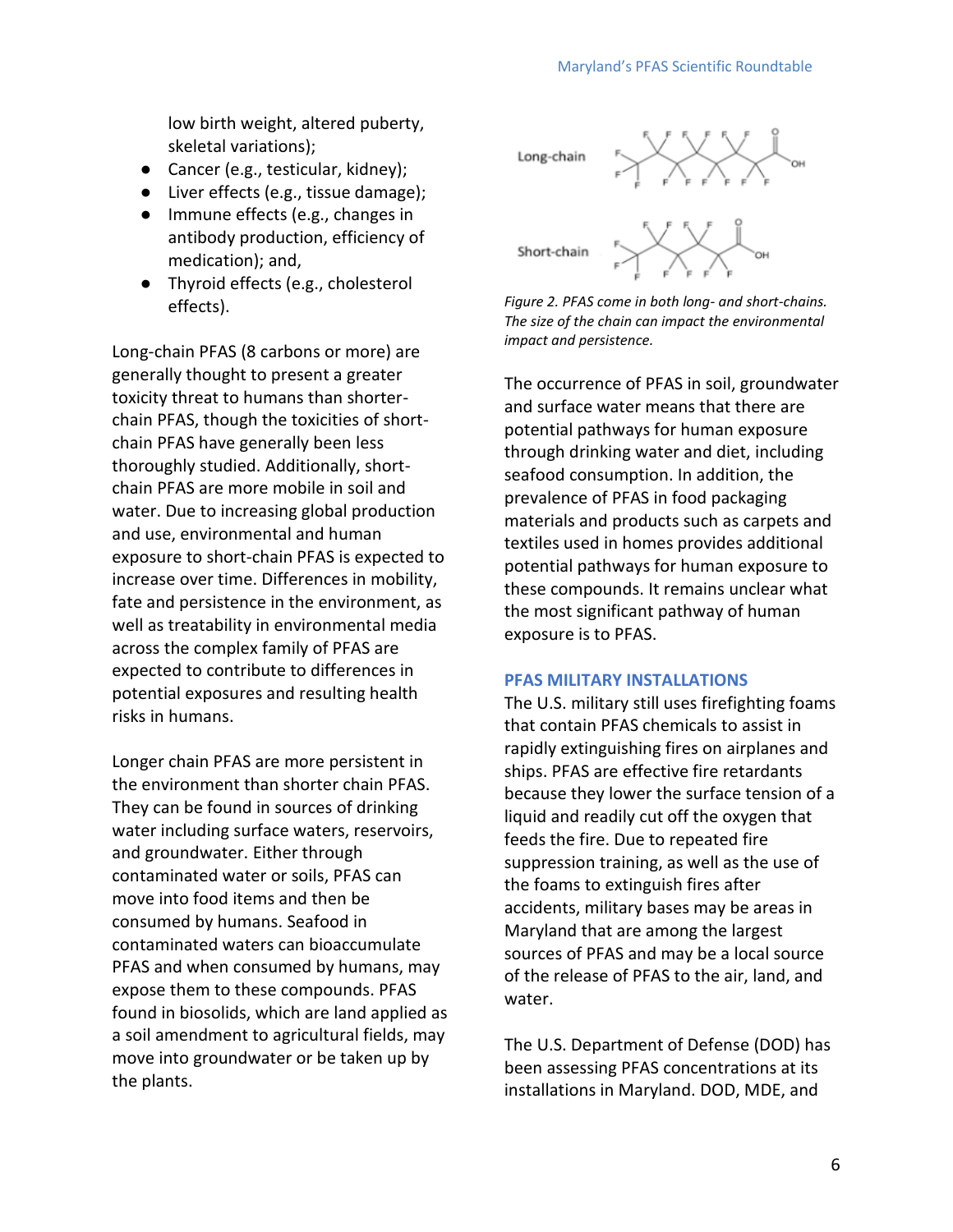EPA have been working together to assess and monitor PFAS occurrence in order to determine if and what type of remediation is needed (see Appendix 2). So far, their work has identified eight bases where elevated levels of PFAS have been found in the soil, groundwater or nearby surface water<sup>6</sup>. The bases are:

- 1. Naval Academy, near Severn River
- 2. Bay Head Park, near Woods Landing
- 3. Fort Meade
- 4. Former U.S. Naval Surface Warfare Center at White Oak, near Silver Spring
- 5. Aberdeen Proving Ground, Aberdeen and Edgewood areas
- 6. Naval Air Station Patuxent River (PAX)
- 7. Joint Base Andrews
- 8. Former Brandywine Defense Reutilization and Marketing Office (DRMO)

#### **PFAS-CONTAINING WASTES**

Across the country, PFAS has also been found in effluent and biosolids from wastewater treatment systems as well as in leachate from municipal landfills. The source of the PFAS found in municipal landfill leachate is likely through the degradation of household goods. WWTPs collect wastewater from communities, treat the wastewater and then release treated water as effluent. A byproduct of wastewater treatment is biosolids, which may concentrate chemicals that are in wastewater. Many wastewater treatment plants produce biosolids which may then either be land applied to farmland as a fertilizer or sent to a landfill. It is currently unknown if biosolids in Maryland have

elevated concentrations of PFAS, but this has been a concern in other states.

#### **EPA PFAS ACTION PLAN**

In February 2019, the EPA published its action plan to address PFAS compounds in the environment and the risks they pose to human health. The action plan addresses PFAS in a variety of ways, including drinking water exposure, cleanup efforts, toxicity assessments, risk communications, and more. The EPA PFAS Action Plan<sup>7</sup> outlines a multi-year strategy and progress summary<sup>8</sup>.

During the Roundtable, an EPA representative presented on the progress the agency has made since the publication of the action plan and research products states can expect in the near future.

Some advances in EPA's PFAS research include:

- Updated drinking water analysis (i.e., Method 537.1, 533)
- Drafted method to analyze PFAS in surface water (SW-846, Method 8327)
- Compiled library of 430 reference samples to enable more consistent analysis of PFAS
- Updated Drinking Water Treatability Database for 26 PFAS compounds

More PFAS research from the EPA is currently underway. Appendix 4 below outlines the expected timeframe for more research products.

#### **ACTIONS TAKEN BY MDE**

MDE continues its work with DOD and EPA to assess the impacts of PFAS use at military installations. MDE is assessing the occurrence of PFAS in finished drinking water at Public Water Systems (PWSs). In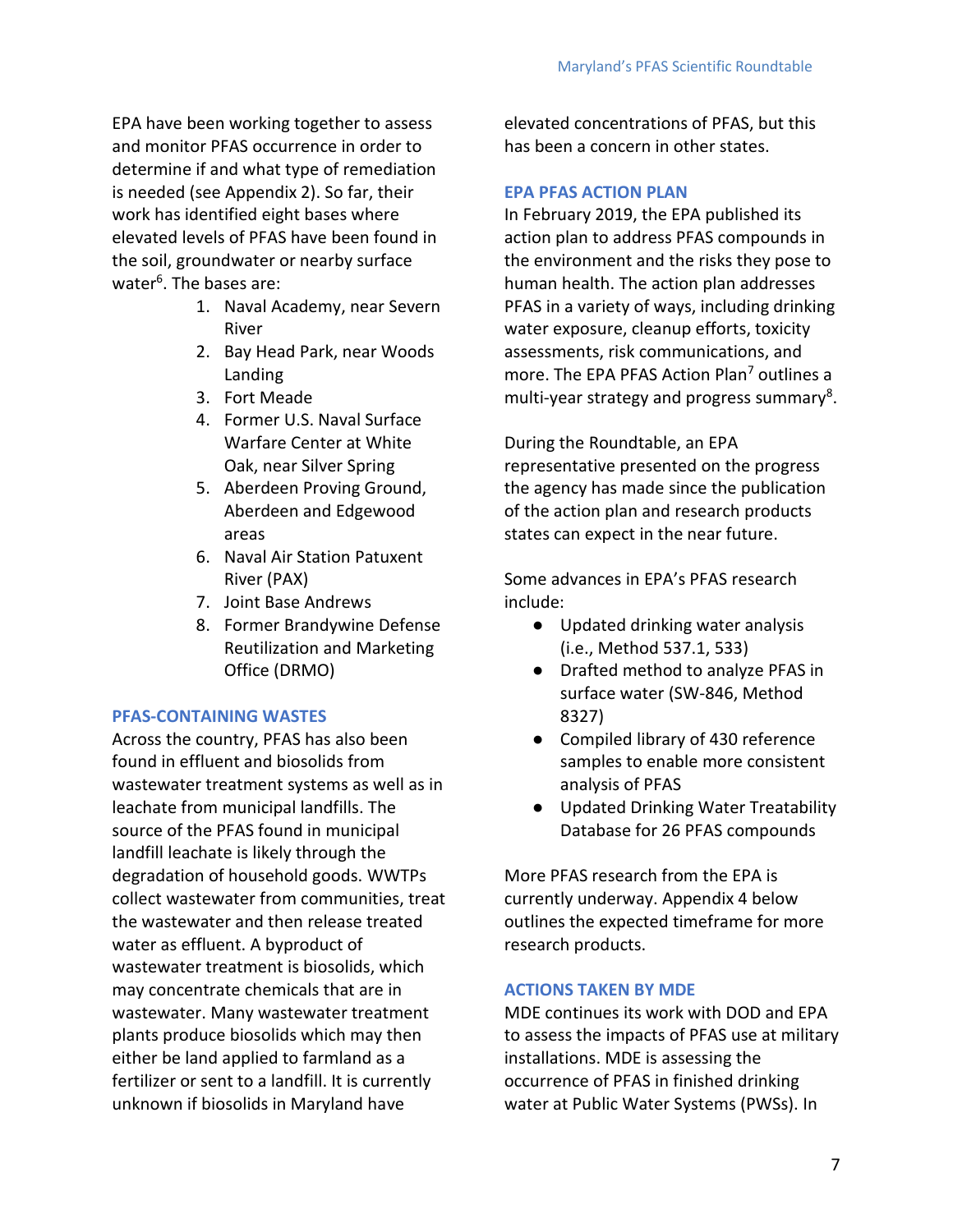addition, MDE is assessing PFAS in fish and conducted a pilot study of PFAS in oysters, as well as surface water.

*Work with Military Installations* As a result of a 2018 DOD study and additional follow-up investigations, PFAS compounds were detected in groundwater at or around eight federal facilities in Maryland. MDE's Land and Materials Administration has played an integral role in approving site investigation work plans, reviewing sampling results, and communicating findings with other MDE programs.

Preliminary assessments will likely be finished at several military sites in Maryland by early summer 2021. Several other facilities are in the site investigation or remedial investigation stages (see Appendix 3). These assessments have shown PFAS detections in groundwater, soils, and surface waters in and around military installations, with the most commonly suspected source of contamination from AFFF release.

#### *St. Mary's River Pilot Study*

In 2020, MDE designed and implemented a pilot study of the occurrence of PFAS in surface water and oysters in proximity to PAX River and Webster Field military bases. Fourteen PFAS analytes were measured in oyster tissue and surface waters at multiple sites in proximity to the bases and found low levels of PFAS in surface water samples and one oyster sample from a reference site. More information on the pilot study can be found [here.](https://mde.maryland.gov/programs/Water/FishandShellfish/Pages/StMarys_PFAS.aspx)

*Mapping of Potential PFAS Sources of Release in Maryland* In late 2019 and 2020, MDE compiled a GIS database of over 2,000 potential sources of PFAS. These sources include: WWTPs, landfills, military installations, EPA Brownfields, and others. As new potential sources are identified, they are incorporated into this database.

To determine which potential sources of PFAS may be impacting drinking water supply sources, a 1,000-foot buffer is drawn around each point source. Source protection areas for Maryland's public water systems (PWS) were mapped as well, and if a protection area intersected a potential source of PFAS, then that system was marked as potentially at risk for PFAS contaminations.

*Public Drinking Water Sites* Beginning in 2019, MDE designed and began implementing a study of PFAS levels in finished drinking water at 137 PWS treatment plants across the State. High priority locations for sampling were identified based on proximity to potential sources of PFAS to the source water. The testing will continue into early 2021 with MDE taking actions as necessary to reduce risk where results indicate exceedances of the EPA Health Advisory (HA) limit of 70 ppt. MDE will consider the results of this first phase of testing, which may include sampling at additional PWSs.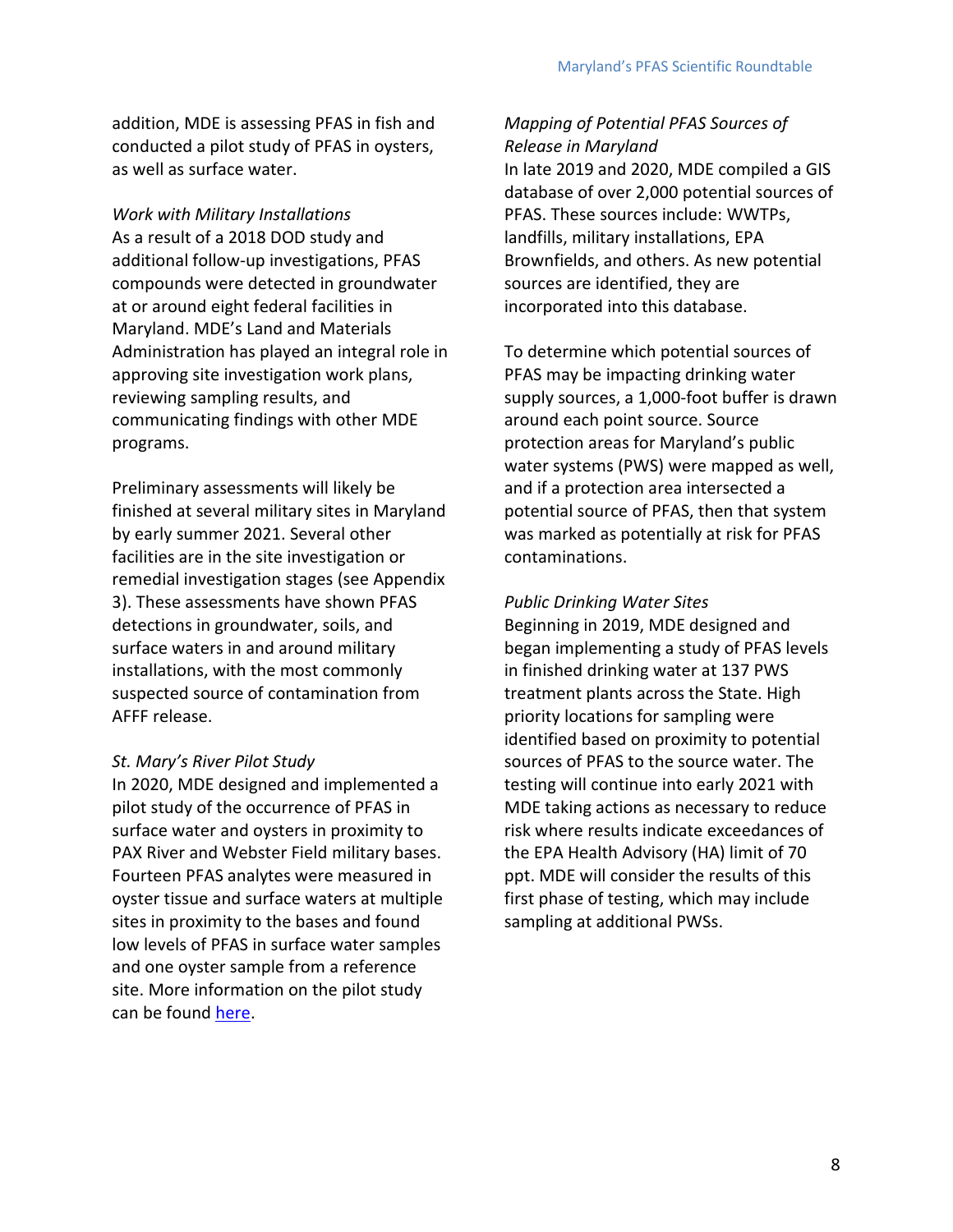

#### *Figure 3. PFAS is diluted in water and travels with it<sup>9</sup>*

#### *Fish Tissue Sampling*

In late 2020, MDE added PFAS compounds to the list of analytes it measures in its recreational fish monitoring program. Fish tissue sampling for PFAS will begin this year at 10-12 locations and continue at 10-12 locations per year for a total of five years to cover the various regions of the State. These data will be used to identify additional potential sources of PFAS release as well as to issue fish advisories if levels approach or exceed those for fish consumption.

#### **OVERVIEW: STATE OF SCIENCE AND RESEARCH NEEDS**

Discussions at the Roundtable focused on the following four main areas of PFAS:

- 1. PFAS Fate, Transport, and Bioaccumulation;
- 2. PFAS Treatment and Remediation Approaches;
- 3. Measuring PFAS; and
- 4. PFAS and Human Health.

#### **PFAS Fate, Transport, and Bioaccumulation**

As with any emerging pollutant, the chemistry of how PFAS changes into other molecules and under what conditions need to be carefully understood. Just because it has transformed into another molecule doesn't necessarily mean it is less impactful or persistent in the environment.

Generally, PFAS enter the surrounding soils and then can make their way to underlying groundwater or nearby waterways. There have also been instances where PFAS has been released to the air at industrial sites and can deposit to the surface miles away from their point of origin, however that is not thought to be a significant or priority concern in Maryland. Figure 3 illustrates common movements of PFAS throughout the environment.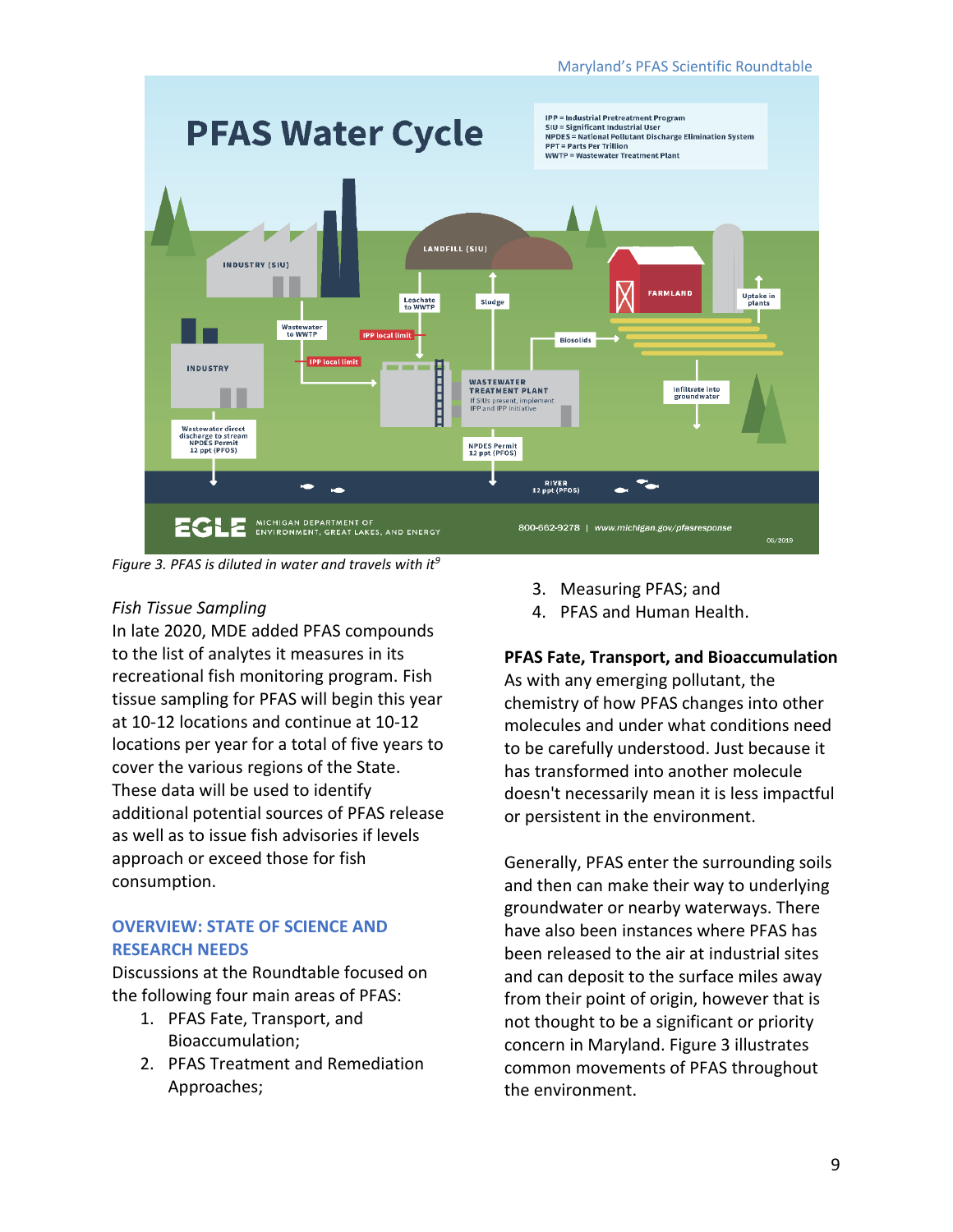Factors such as environmental pH, organic matter content, and PFAS chain lengths all impact their movement in the environment. For example, shorter chain PFAS tend to move more quickly in the environment than longer chained molecules. Polyfluoroalkyl PFAS molecules and their precursor compounds tend to degrade in the environment into terminal molecules, which can increase concentrations in tested media (i.e., soils, groundwater, surface water, etc.).

Experts also identified that the removal of PFAS compounds from landfill leachate is imperative before the leachate reaches groundwater or WWTP. Once in the WWTP they may end up in effluent or in biosolids and re-enter the environment and potentially find their way back into drinking water or human diet.

Bioaccumulation of PFAS tends to be both compound- and organismal species-specific. Some studies have suggested that long chain PFAS accumulate more in animals; whereas, shorter chained PFAS tend to accumulate more in plants. PFAS compounds generally accumulate less in mollusks (such as oysters) than in other aquatic animals such as fish. Level of PFAS accumulation in fish serum and tissue differ (with serum levels higher than in fish muscle) as well as there are likely differences among species of fish.

#### *Identified Data Gaps*

Food web studies are important to better understand bioaccumulation across trophic levels. In Maryland, this may be challenging in coastal areas with varying salinity. There needs to be a better understanding of how salinity, pH, temperature and other physical and chemical variables impact the

bioaccumulation of PFAS in fish and other aquatic species. Bioaccumulation tends to be very animal/plant-specific and PFAS compound-specific, making this particularly complex.

Transformation of precursor compounds needs to be better modeled and understood. Long-chain PFAS compounds are much more likely to degrade and transform into the terminal PFAS compounds, making treatment and management very difficult. Conditions under which this transformation occurs need to be better understood.

#### **PFAS Treatment and Remediation Approaches**

There are three main categories of treatment approaches when talking about PFAS remediation: phase transfer, chemical transformation, and biodegradation.

Phase transfer refers to moving PFAS from the water to another surface, or adsorbent (i.e., Granular Activated Carbon (GAC) or Ion Exchange). Benefits of this phase transfer approach include its established use in the water industry, their effectiveness in removing PFAS compounds, and their ability to be calibrated for the water system's needs. However, these systems can become costly over time.

Transformation treatment techniques use chemistry to breakdown PFAS compounds. This treatment approach can be effective in removing fluorines from PFAS' carbon chains. Unfortunately, this process can create shorter PFAS compounds in the process and is typically expensive.

Another potential form of remediation is to use bacteria that are known to take up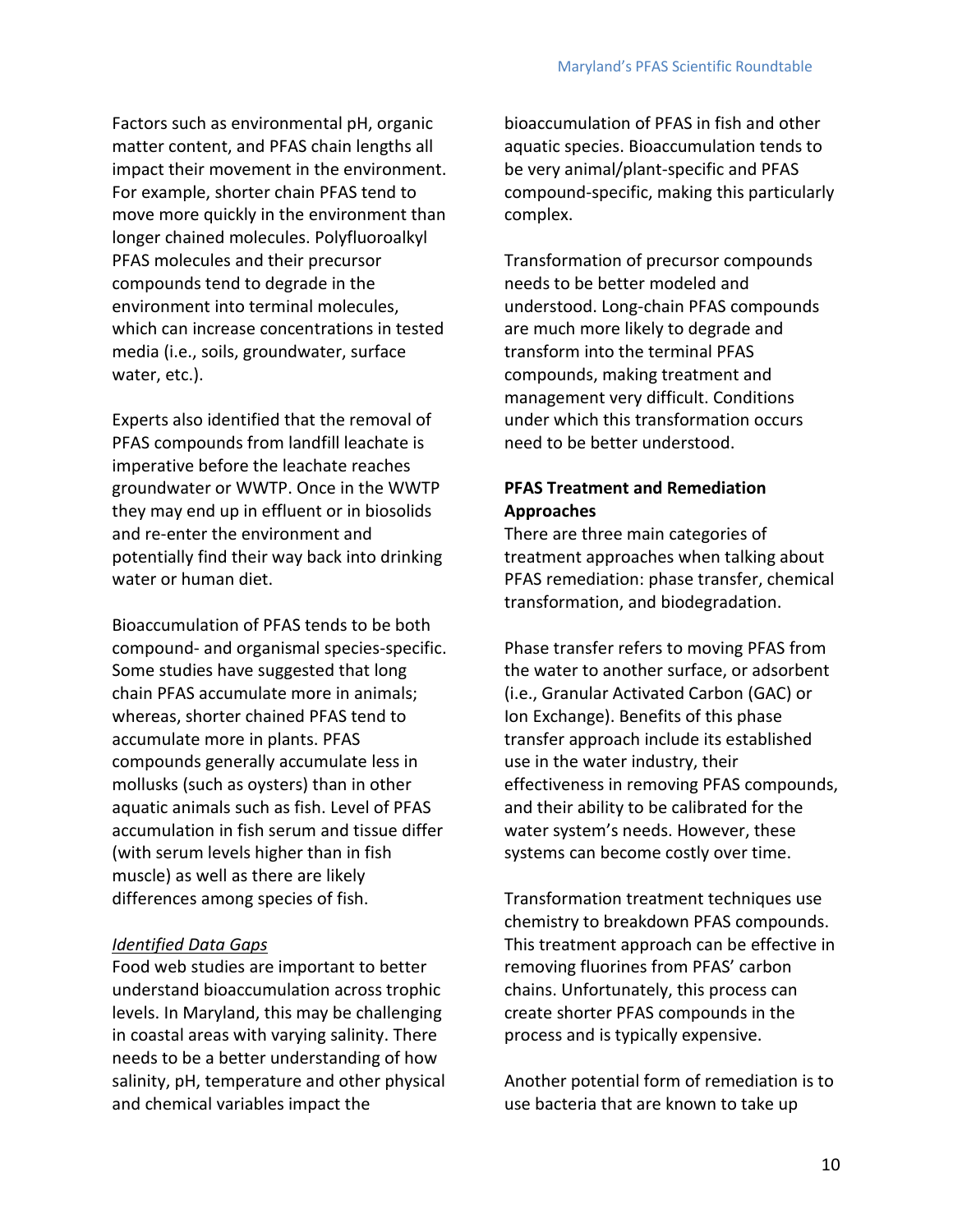PFAS, which is referred to as bioremediation. Bacteria have been shown to effectively degrade persistent chemicals in the environment such as PCBs, rendering them less harmful. Ideally the PFAS will be able to be treated at its source in the water, soil, and/or sediment and bioremediation techniques may be useful in transforming PFAS into other chemicals that are less harmful and/or easier to treat.

#### *Identified Data Gaps*

Biodegradation and bioremediation involve using specialized microorganisms to metabolize PFAS compounds. Little is known about this treatment approach, especially compared to the others. Ideally the PFAS will be able to be treated at its source in the water, soil, and/or sediment. More research needs to be completed to better understand how to implement these forms of treatment. The Roundtable panelists do believe that there is promise and opportunity for further research and use of biodegradation in the future.

For specific systems or cleanup sites, knowledge of what is in the water is necessary in knowing which treatment would serve the project best. For example, GAC filters are more effective in removing longer-chain PFAS than shorter chain compounds.

Also, the concept of treatment trains should be explored at both national and local levels. Studies have shown that using multiple treatment approaches at a specific area are the most effective in PFAS removal.

Efforts are needed to compare the technical and economic performance of drinking water treatment systems that remove PFAS. Best management practices should be standardized to minimize the transformation of one PFAS compound to another that may be more dangerous or difficult to control. Measuring changes in the fluoride ion concentration may be a good tool to determine if PFAS is destroyed in treatment.

#### **Measuring PFAS**

The ability to identify and measure PFAS compounds in a larger suite of environmental media is still an emerging science. Due to the high costs associated with this analysis, continued focus should remain on those PFAS compounds that are known to be of the greatest risk to human health and the environment until more information is available on other PFAS compounds. Risk factors may include impacts on human health, persistence in the environment, and toxicity.

PFAS are found in many environmental samples at low concentrations that are close to or are at detection limits of the measuring methodology. Background contamination may also interfere with sample analysis. Interference can come from sampling (i.e., tools), laboratory settings (i.e., dust, sample carryover), and data evaluation. Differences can also exist in laboratory methods, especially in biological samples. To remedy this, the National Institute of Science and Technology (NIST) has developed a number of reference materials to assist laboratories measuring PFAS to enhance accuracy and consistency.

#### *Identified Data Gaps*

There is a tremendous need for a universal standard of analysis for PFAS in different media. In a NIST study, it was shown that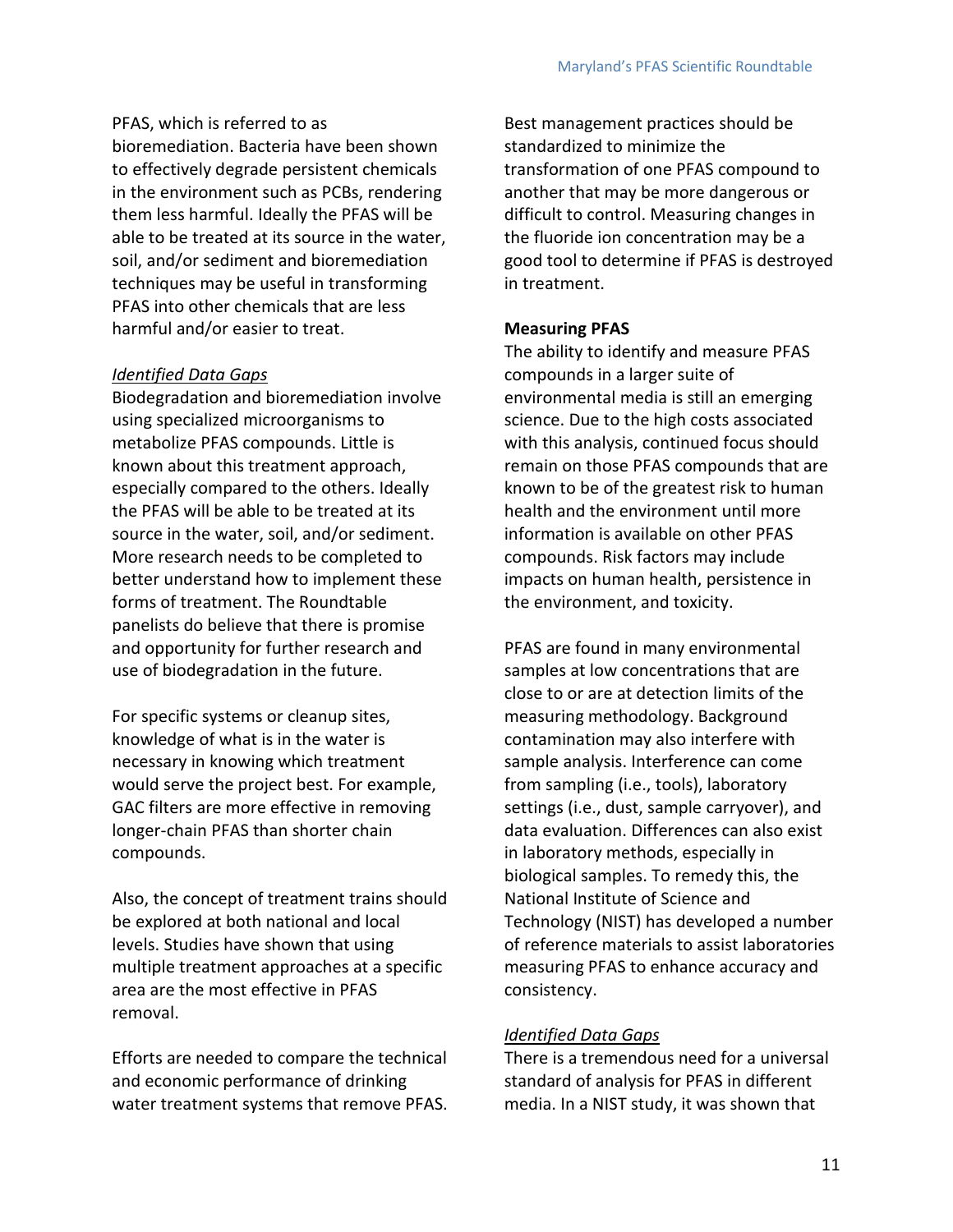laboratories tend to vary in how they handle biological samples (i.e., serums, tissues). Also, NIST's ongoing research and development of additional reference data will be needed as the demand for more analysis in media like soils, surface water, and AFFF increases.

#### **PFAS and Human Health**

Of the over 4,000 PFAS compounds, only two (PFOA, PFOS) have been thoroughly studied in terms of human health risk. In the near term, the EPA is working to better understand toxicological profiles of the following compounds: PFBS, perflourobutyrate (PFBA), perflourohexanoic acid (PFHxA), PFHxS, perflourodecanoic acid (PFDA), perflourononanoic acid (PFNA), and GenX. The toxicological uncertainty of these compounds makes it increasingly difficult to make any regulatory decisions for so many compounds.

Through the use of multisite and community level studies, the U.S. Agency for Toxic Substances and Disease Registry (ATSDR) have been able to look at the relationship between drinking water exposure to PFAS and health outcome data (i.e., blood serum concentrations). Looking at this relationship, ATSDR can help local physicians better answer patient questions about frequency of testing and what levels mean. ATSDR has drafted public health resources, such as toxic profiles, water to serum conversion, PFAS Exposure Assessment Technical Tools, and more.

#### *Identified Data Gaps*

Toxic endpoints are only known for PFOA and PFOS. More toxicity information needs to be finalized to help better guide Maryland's and other states' PFAS efforts.

#### **RECOMMENDATIONS FOR FUTURE WORK IN MARYLAND**

At the end of the Roundtable discussion, panelists were able to share their insight on what Maryland's top PFAS priorities should be moving forward. In general, MDE should be aware of studies being published in scientific journals and reports at the federal, State, and local levels. This is especially important as it relates to identifying sources of PFAS and pathways to human exposure.

Panelists agreed that MDE's top PFAS priorities moving forward should be:

- Developing a "PFAS Footprint" for the State of Maryland;
- Investigating WWTP effluent and the impacts of biosolid application;
- Developing methods to understand PFAS occurrence in Maryland's seafood (i.e., blue crab, fish);
- Understanding Maryland's hydrological impacts on PFAS fate and transport; and
- Exploring human biomonitoring data and the relationship between exposures and measured levels in human blood in Maryland.

#### *Developing a "PFAS Footprint" for the State of Maryland*

During the Roundtable, the concept of identifying, categorizing, and managing sources of PFAS throughout the State was discussed. MDE deems this as the State's "PFAS Footprint." Each state will have its own, unique "PFAS Footprint." Individual states will experience different PFAS sources and levels of occurrence. Some states may be more impacted by manufacturing/industrial sites, AFFF release sites, WWTPs, among other pathways.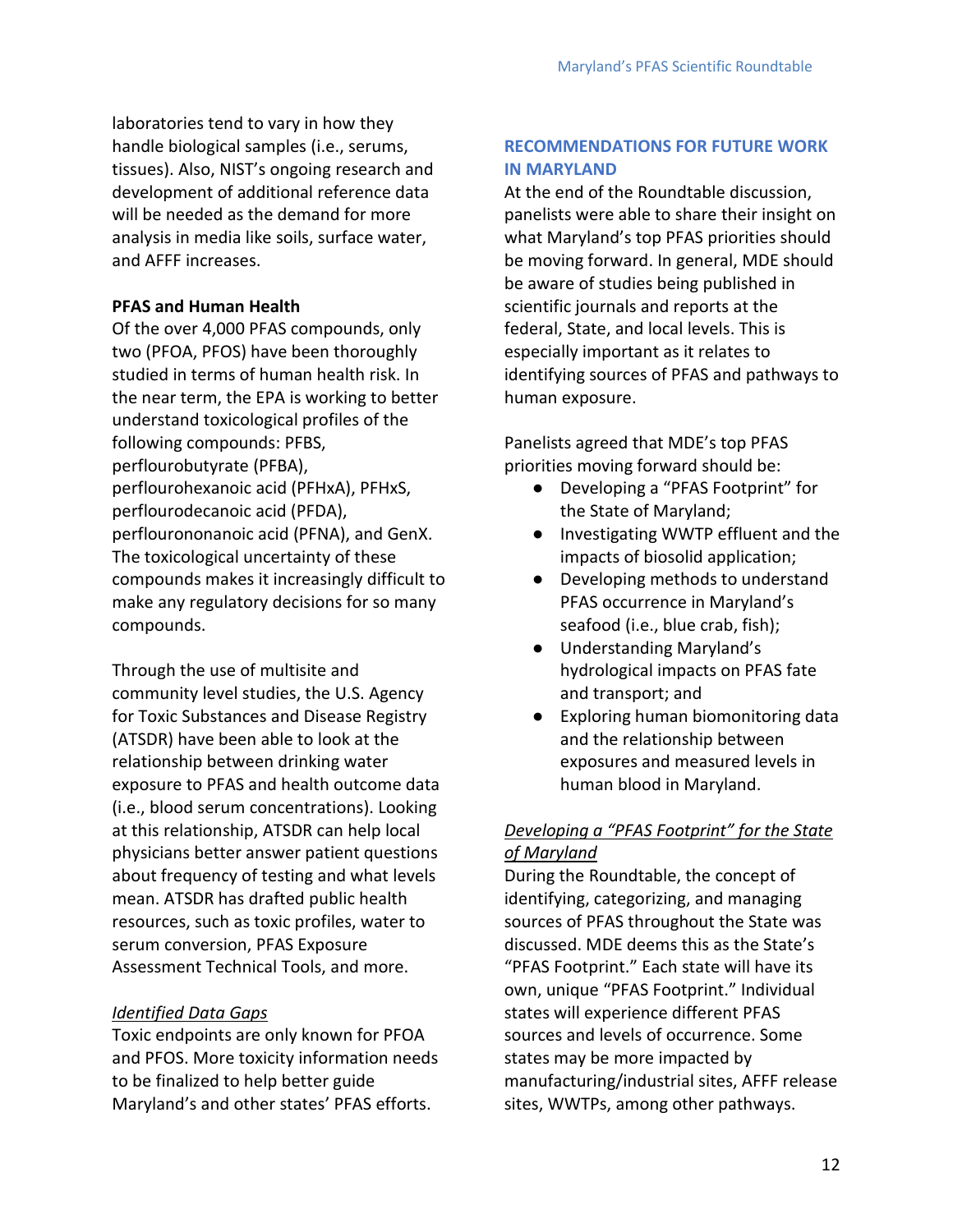While PFAS may be found at very low concentrations in soil, surface water or groundwater throughout the State, there are certain areas where one would expect to see higher concentrations. In order to develop a comprehensive "Footprint," MDE must be able to identify sources of PFAS throughout the State, including WWTPs, landfills, AFFF sites, biosolid application sites, industrial sources and more. Once identified, the next step would be to quantify the impacts these sources have on natural resources.

In addition to source identification, source controls must also be considered. MDE must think about how to best manage PFAS releases when a source has been identified.

MDE has already taken strides to better understand PFAS in Maryland. Work that is ongoing or has been previously completed will assist in characterizing Maryland's "PFAS Footprint" include:

- Identification of 2,000 potential sources of PFAS across the State;
- Assessments with DOD and EPA on military bases with fire suppression training sites;
- PWS Study for PFAS in drinking water at over 130 water treatment plants; and
- Integration of PFAS analysis into the fish tissue monitoring program.

Additionally, to broadly develop the State's current "PFAS Footprint," MDE should consider a study to assess the presence of PFAS in WWTPs, biosolid application sites, and landfill leachate.

#### *Investigating the Impacts of Biosolid Application*

At the national level, it was estimated in 2001 that over 2,000 kg of PFAS are land applied in biosolids annually<sup>10</sup>. The land application of biosolids is common in Maryland. Some regions and fields within those regions have received much greater quantities of biosolids than other regions. These differences can help assess if land application of biosolids is a mechanism that may (re)introduce PFAS into the food chain.

Therefore, MDE, MDA, and USDA could collaborate to conduct a study on PFAS concentrations in biosolids and seek to better understand whether there are regional differences based on the amount of biosolids applied. It will be important to recognize that biosolids being land applied today may have lower concentrations of PFAS compared to biosolids applied 20 or more years ago.

#### *PFAS and Maryland's Seafood*

Recent studies have shown that mollusks, such as oysters, do not appear to bioaccumlate PFAS, however, the biological reasons for this remain unknown. Serum from fish have shown variable concentrations of PFAS from non-detect to elevated levels, but large-scale studies of serum, blood, and fillets of commonly eaten fish have yet to be conducted. To-date there are no known studies of PFAS in crab meat or its carapace (crab shells are either sent to landfills or recycled into products such as fertilizers).

Maryland is also in a very unique geographic position to study PFAS bioaccumulation in aquatic organisms in fresh, estuarine, and salt water. MDE, the Maryland Department of Natural Resources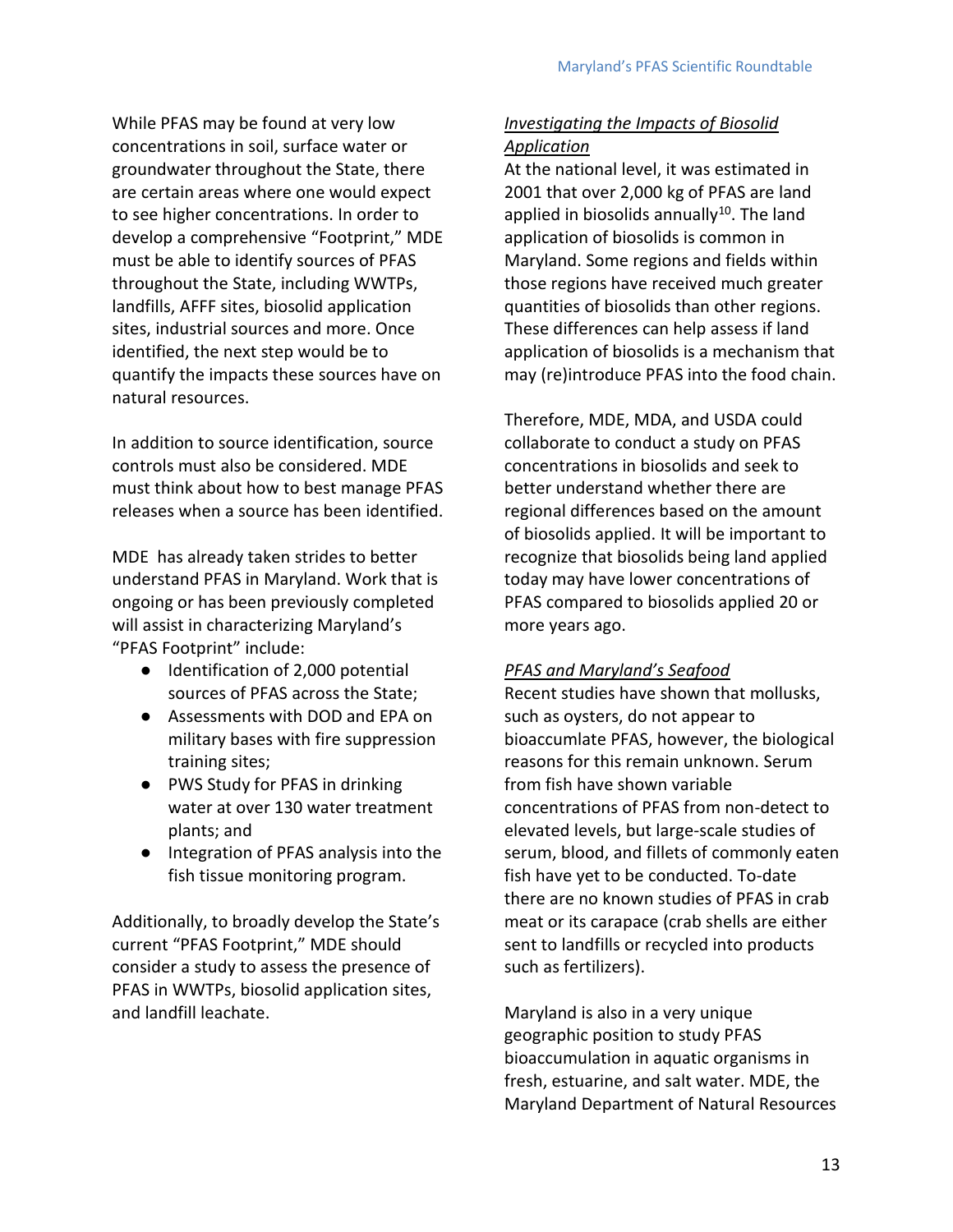(DNR), the United States Geological Survey (USGS), the Maryland Department of Health (MDH), and academic researchers should consider collaborating to study PFAS concentrations in fish and crabs along the fresh to saltwater gradient. However, since the methodology of such a study has not been standardized there may be a need to undertake additional basic research before necessary monitoring systems and conclusions can be drawn.

#### *Hydrological Understanding*

Since concentrated sources of PFAS in soil can be considered a "point source" for releases into groundwater, it is important to understand the hydrologic conditions of the receiving waters. If PFAS enters the groundwater systems, understanding the flowpath is important in assessing potential risks. In some areas of the State, such as the Eastern Shore, groundwater can move very slowly. Groundwater that is more than 20 years old may have higher concentrations of PFAS since that was during a period of time when they were manufactured in the U.S. (although there are no known manufacturing sites within the State).

In some parts of the State, relatively shallow aquifers are used for drinking water and agricultural irrigation systems. The time it takes for PFAS to get into shallow aquifers may be considerably less than deeper groundwater.

MDE, the Maryland Geological Survey (MGS), the Maryland Department of Agriculture (MDA), and the USGS should consider working collaboratively to better understand the concentration of PFAS in groundwater in various areas of the State and the potential threats it may pose. These studies should initially be focused in regions

that have known or expected elevated PFAS levels.

#### *Human Biomonitoring and Exposure Characterization*

Nationally, there has been some work done to correlate biomonitoring of PFAS levels in blood with reported health effects and reported information on exposure, including through the diet. These studies can provide useful information, particularly in populations that are considered most at risk, either because of their profession or their exposure potential to known sources.

MDH, CDC, and academic epidemiologists should consider working collaboratively to determine the relationship between exposure to PFAS and health outcomes in Marylanders. This work may be helpful to MDE in setting exposure limits and making recommendations to reduce exposures (such as Fish Consumption Advisories). MDE should consider placing emphasis on certain communities, which may experience higher exposures to PFAS due to increased reliance on subsistence fishing. These types of studies require careful considerations and clear communications to the study participants.

#### **CONCLUSIONS**

There is still much to be learned regarding the risks posed to human health by PFAS, the sources of PFAS, how PFAS behave in the environment and how to effectively address PFAS sources and releases. MDE looks forward to working collaboratively with its multiple partners to garner a better understanding of PFAS sources and risks as well as how to best remediate impacted areas with the goal of reducing risks to Maryland's citizens. These studies will need to be carefully designed and will require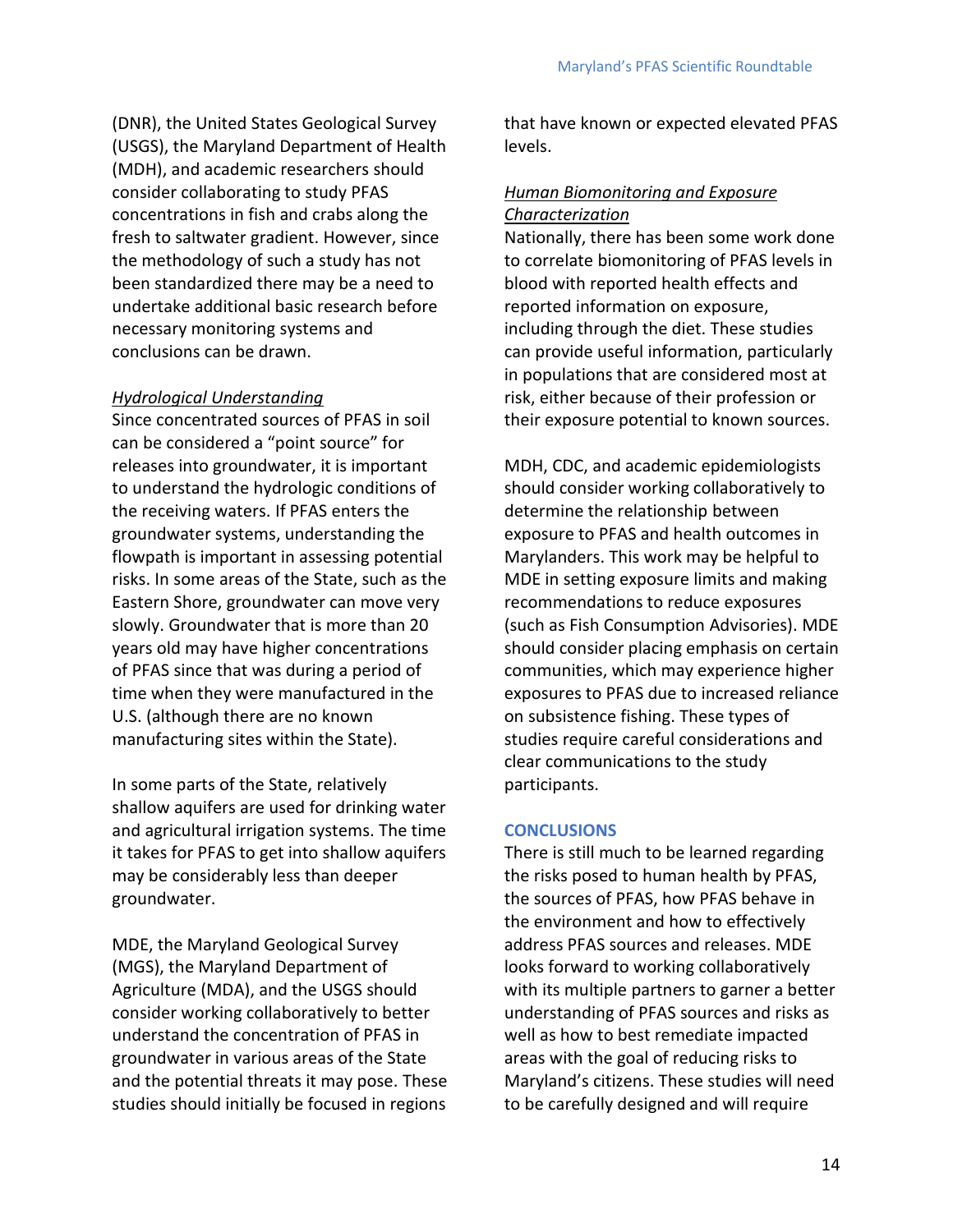funding, enhanced expertise, and strategic partnerships within and beyond the State to complete. Based on the reaction of the assembled participants, however, Maryland is on the correct path toward a greater

understanding of the risks of PFAS from multiple sources to her citizens and environment.

#### **SOURCES CITED**

1 - [epa.gov/pfas/basic-information-pfas](https://www.epa.gov/pfas/basic-information-pfas)

2 - [pfas-1.itrcweb.org/2-pfas-chemistry-and-naming-conventions-history-and-use-of-pfas-and-sources-of-pfas](https://pfas-1.itrcweb.org/2-pfas-chemistry-and-naming-conventions-history-and-use-of-pfas-and-sources-of-pfas-releases-to-the-environment-overview/)[releases-to-the-environment-overview/](https://pfas-1.itrcweb.org/2-pfas-chemistry-and-naming-conventions-history-and-use-of-pfas-and-sources-of-pfas-releases-to-the-environment-overview/)

3 - [pfas-dev.itrcweb.org/wp-content/uploads/2020/10/history\\_and\\_use\\_508\\_2020Aug\\_Final.pdf](https://pfas-dev.itrcweb.org/wp-content/uploads/2020/10/history_and_use_508_2020Aug_Final.pdf)

- 4 [pfas-1.itrcweb.org/5-environmental-fate-and-transport-processes/](https://pfas-1.itrcweb.org/5-environmental-fate-and-transport-processes/)
- 5 [atsdr.cdc.gov/pfas/health-effects/index.html](https://www.atsdr.cdc.gov/pfas/health-effects/index.html)
- 6 [mde.maryland.gov/programs/Water/water\\_supply/Documents/PFAS-](https://mde.maryland.gov/programs/Water/water_supply/Documents/PFAS-MDE_memo_to_CommunityAndNCNT_PWS2019-12-18_final.pdf)
- [MDE\\_memo\\_to\\_CommunityAndNCNT\\_PWS2019-12-18\\_final.pdf](https://mde.maryland.gov/programs/Water/water_supply/Documents/PFAS-MDE_memo_to_CommunityAndNCNT_PWS2019-12-18_final.pdf)

7 - epa.gov/sites/production/files/2019-02/documents/pfas\_action\_plan\_021319\_508compliant\_1.pdf

- 8 [epa.gov/sites/production/files/2020-01/documents/pfas\\_action\\_plan\\_feb2020.pdf](https://www.epa.gov/sites/production/files/2020-01/documents/pfas_action_plan_feb2020.pdf)
- 9 [michigan.gov/pfasresponse/0,9038,7-365-88059\\_91299---,00.html](https://www.michigan.gov/pfasresponse/0,9038,7-365-88059_91299---,00.html)

10 - Venkatesan, A. K.; Halden, R. U. (2013). National inventory of perfluoroalkyl substances in archived U.S. biosolids from the 2001 EPA National Sewage Sludge Survey. *Journal of Hazardous Materials* 252-253, 413-418.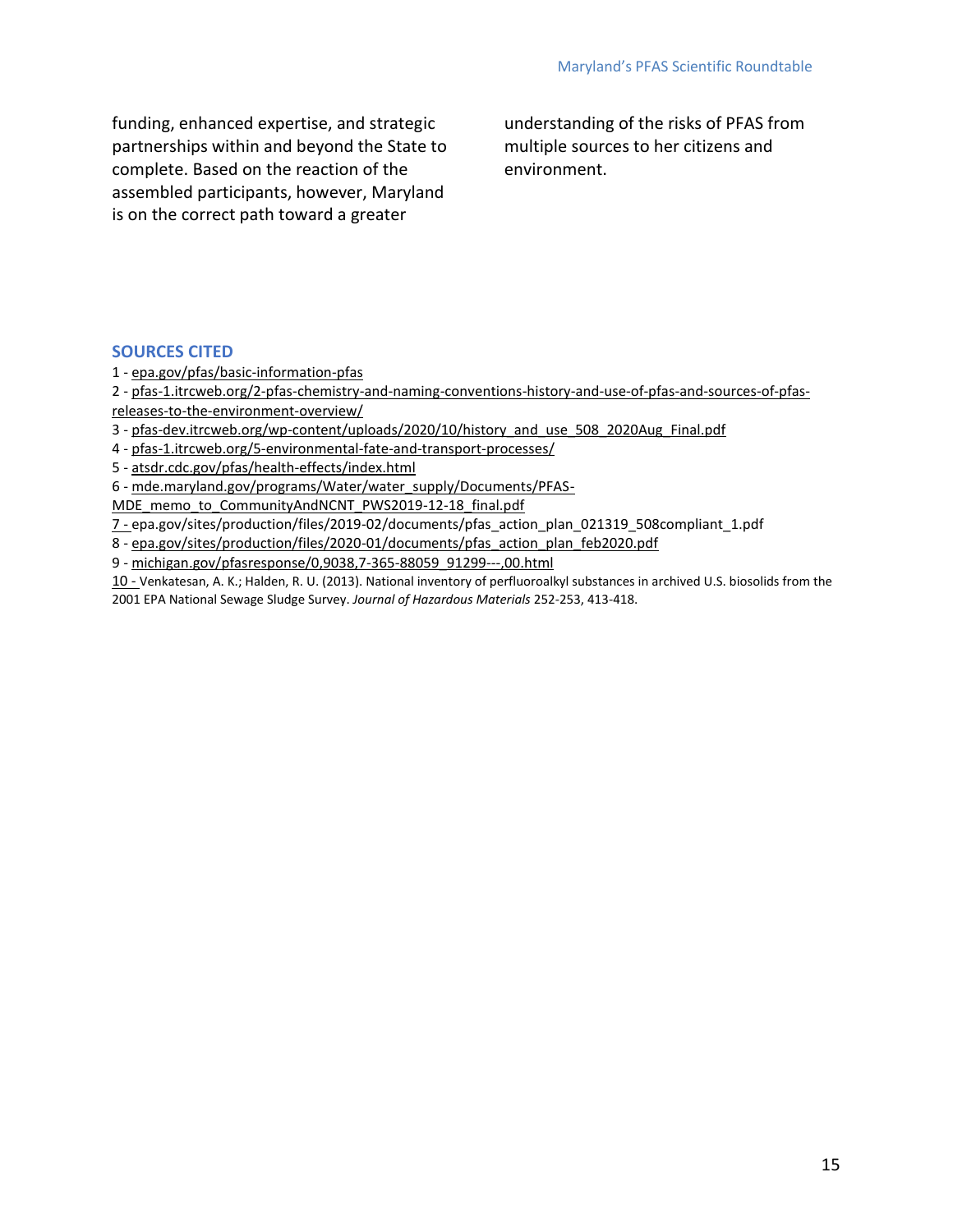#### **Appendix 1 – SCIENTIFIC ROUNDTABLE PARTICIPANTS**

#### *Charge to the Participants*

The Honorable Ben Grumbles, Secretary, Maryland Department of the Environment Dr. Peter Goodwin, President, University of Maryland Center for Environmental Science

*Co-Conveners* Denise Keehner, MDE David Nemazie, UMCES

#### *Participants*

Lee Blaney, University of Maryland Baltimore County Vicky Blazer, United States Geological Survey Katherine Brohawn, MDE John Cargill IV, Delaware Department of Natural Resources and Environmental Control Bill Cooper, University of Florida Jennifer Field, University of Washington Michael Gonsior, UMCES Upal Ghosh, UMBC Andrew Heyes, UMCES Chris Higgins, Colorado School of Mines Russell Hill, Institute of Marine and Environmental Technology, UMCES Todd Keyser, Delaware Department of Natural Resources and Environmental Control A.K. Leight, National Oceanic and Atmospheric Administration Michelle Lorah, USGS Michael McCaskill, Pennsylvania Department of Health Karl Markiewicz, Agency for Toxic Substances and Disease Registry, Centers for Disease Control Keith Mensch, Delaware Department of Health and Social Services Jessica Reiner, National Institute for Science and Technology Rick Rogers, Environmental Protection Agency Chris Salice, Towson University Kevin Sowers, Institute of Marine and Environmental Technology, UMBC Rebecca Warns, MDE

*Staff* Emily Ramirez, UMCES

*NOTE: This summary is a product of UMCES and MDE based on the presentations and comments from all the participants.*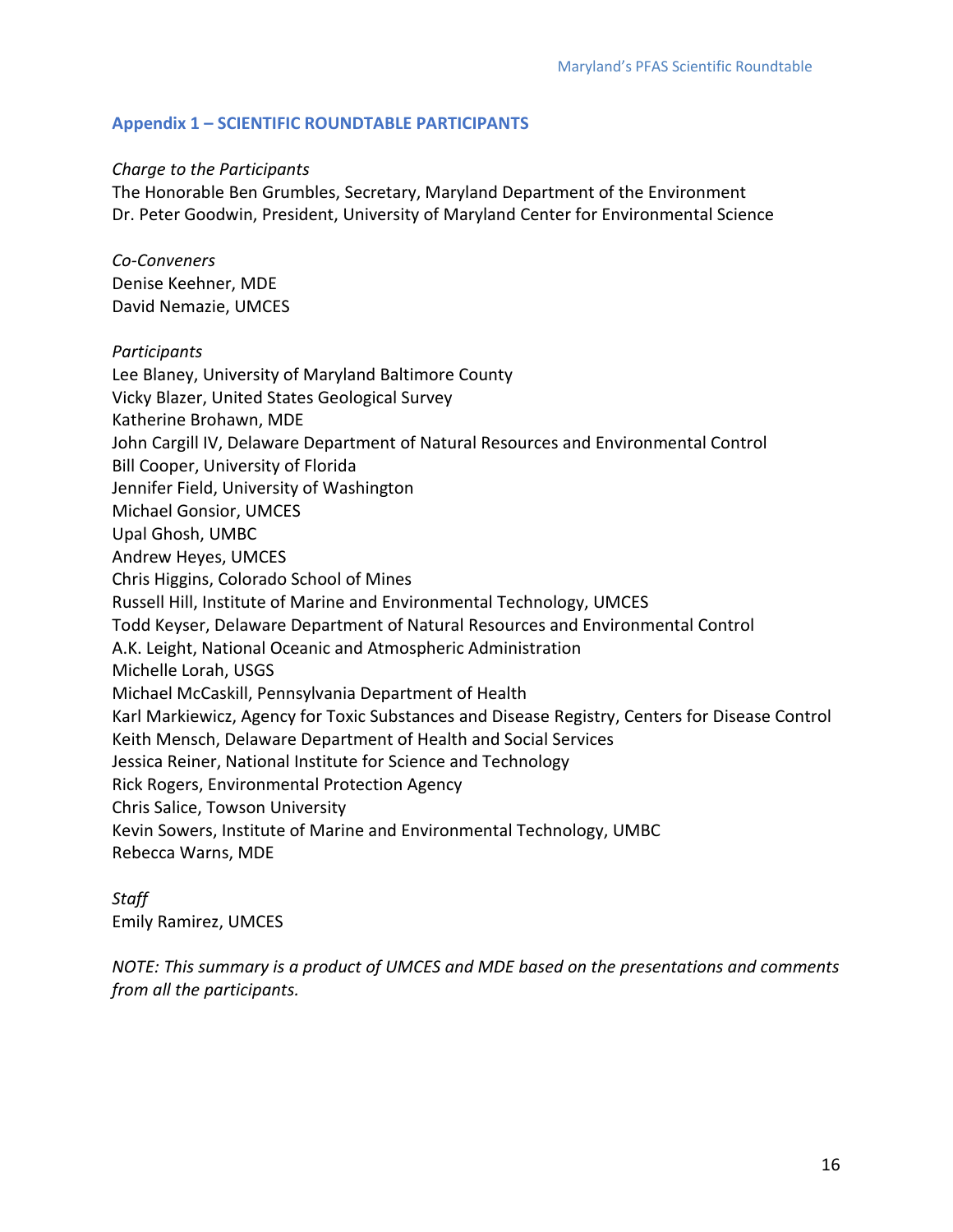#### **Appendix 2 – PFAS AND MILITARY INSTALLATIONS IN MARYLAND**

In addition to the results from the 2018 DOD report, additional investigations are underway at the following list of military installations. Investigation status (i.e.,preliminary assessment, site investigation, remedial investigation) and investigative media (i.e.,groundwater, soils, surface water, etc.) vary base to base. For installation-specific information, please contact Ira May [\(ira.may@maryland.gov\)](mailto:ira.may@maryland.gov) Chief, Federal Assessment and Remediation Division, MDE- Land and Materials Administration.

- Navy Facilities
	- o Naval Research Laboratory, Chesapeake Bay Detachment, Chesapeake Beach
	- o Bay Head Road Annex, Annapolis
	- o Former Naval Research Laboratory, White Oak
	- o Naval Support Activity Annapolis (NSAA)
	- o David Taylor Research Center, Annapolis
	- o David Taylor Research Center, Carderock
	- o NSF Indian Head, Indian Head
	- o NAS Patuxent River, St Mary's County
	- o NAS Patuxent River, Webster Annex, St Mary's County
	- o Naval Recreation Center, Solomon's, Calvert County
- Army Facilities
	- o Aberdeen Proving Ground, Aberdeen and Edgewood
	- o Forest Glen Annex, Silver Spring
	- o Fort Detrick, Frederick
	- o Fort Meade BRAC (the former and closed sections of the base), Odenton
	- o Fort Meade (the present base) Odenton
- Air Force Facilities
	- o Air Force Reserve, Martin State Airport, Middle River
	- o Joint Base Andrews, Camp Springs
	- o Brandywine DRMO, Brandywine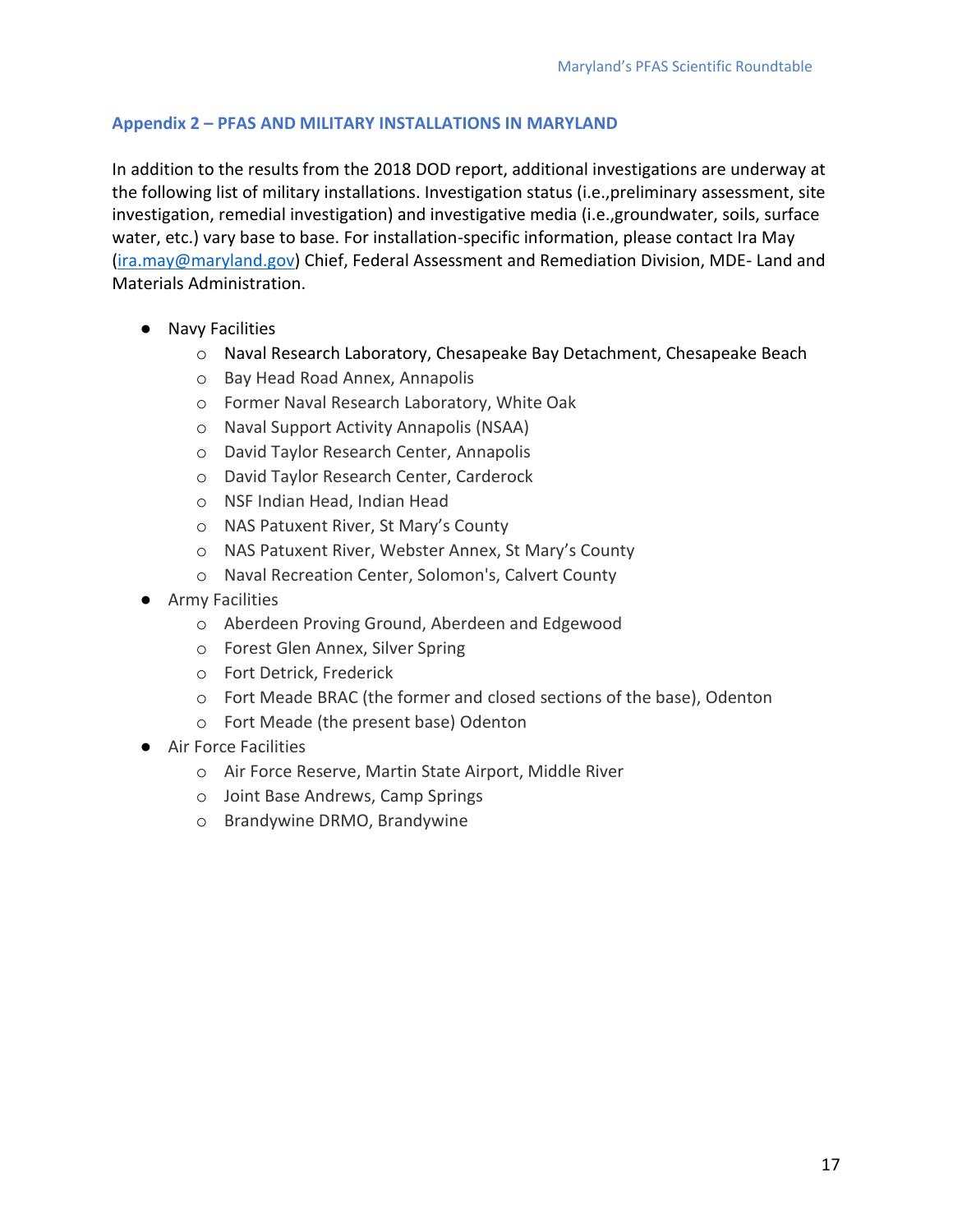#### **Appendix 3- UPDATE OF PFAS ASSESSMENT PLAN ON MILITARY BASES**



Military Locations Considered Potential Sources of Contamination

MDE continues to work with the DOD and EPA to assess, remediate and monitor DOD sites in Maryland where PFAS are present.

DOD monitored military facilities throughout the country and in 2018 released a report on its investigation of PFAS at military bases. This report identified four sites in Maryland with PFAS contamination in groundwater. Those sites are: the former Fort Meade Tipton Airfield; Naval Research Lab Chesapeake Beach Detachment; the former Navy Bayhead Annex in Annapolis; and the former Naval Research Laboratory in White Oak.

Since that time, PFAS compounds have been identified at four additional military installations in Maryland. Those sites are: Aberdeen Proving Ground; Naval Air Station Patuxent River; Joint Base Andrews; and the former Brandywine Defense Reutilization and Marketing Office. Preliminary assessments are being conducted at the rest of the military facilities in Maryland, including Fort Detrick, Forest Glen Annex, and Naval Air Station Patuxent River's Webster Field Annex.

Initial efforts were focused on determining whether any off-site properties are affected by PFAS. Three domestic wells at the Chesapeake Bay Detachment site had detections but they were far below the EPA's Health Advisory level. As additional testing proceeds there may be other DOD installations in Maryland where PFAS compounds are found in the groundwater.

On March 3, 2020, the U.S. Navy sponsored a public information meeting for residents in the vicinity of Naval Air Station Patuxent River to learn about the Navy's next stage of its assessment program to determine the occurrence of certain PFAS on the Navy installations that have known or potential releases of these compounds into the environment. Concerns were raised at this public meeting about potential exposures to these compounds associated with the use of PFAS-containing materials at the base's Webster Field Annex. As a result of the concerns expressed at this public meeting, and in furtherance of MDE's mission to protect and restore the environment for the health well-being of all Marylanders, MDE initiated a pilot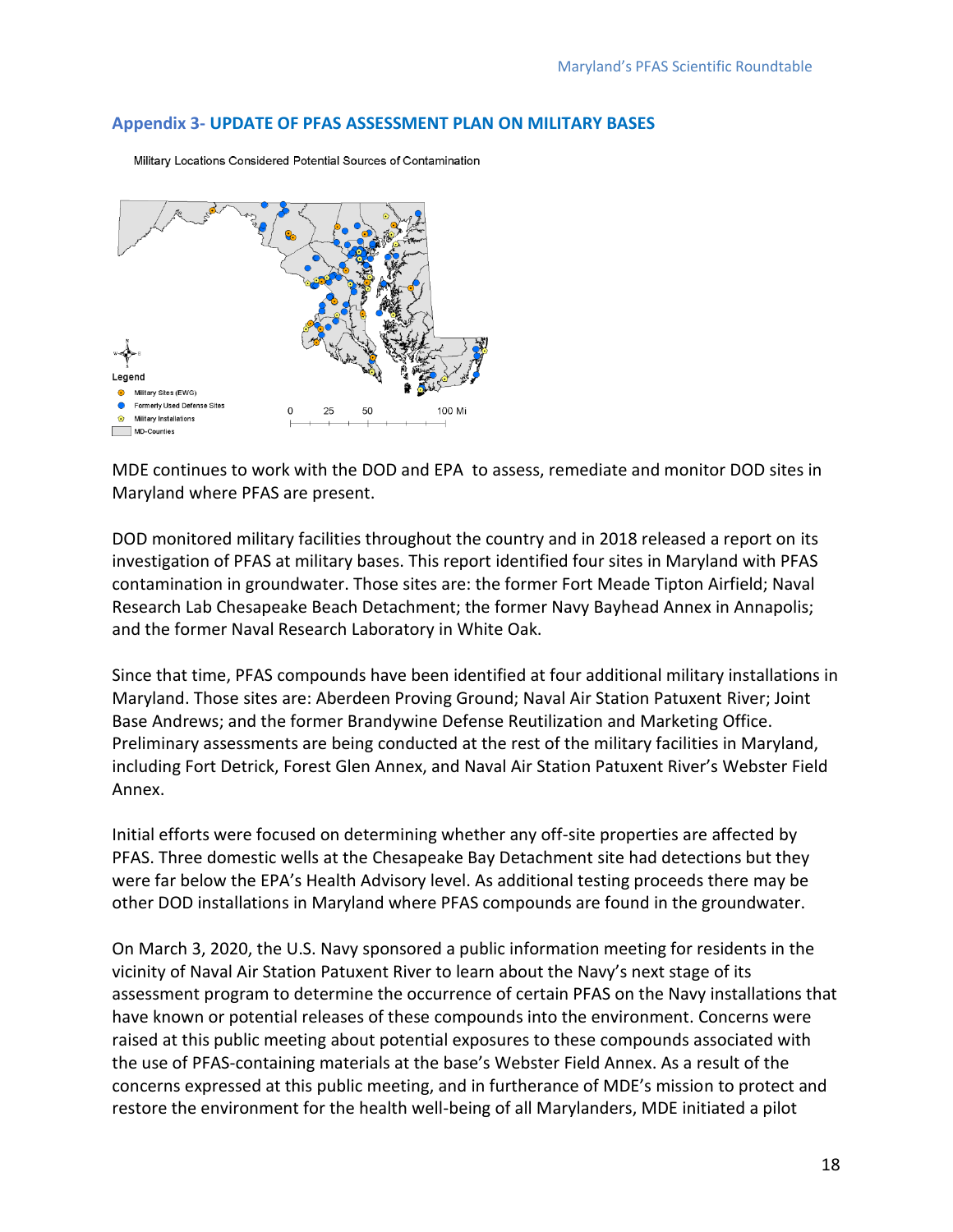study to assess whether surface water and potentially oysters in the vicinity of Webster Field Annex have elevated levels of PFAS. Results from this pilot study can be found here (link).

A summary of the actions at each of the bases in Maryland to date, as of July 2020, is as follows:

#### **Navy Facilities**

Naval Research Laboratory, Chesapeake Bay Detachment, Chesapeake Beach. The Navy Research and Development (R&D) community has conducted testing of aqueous film-forming foam (AFFF) products for the U.S. Navy from 1968 to the present. The base drinking water supply well, approximately 500 feet deep, was sampled for PFOA and PFOS in September 2016, and neither of those compounds were detected.

The Navy conducted a Site Inspection (SI) in 2017, which included installation and sampling of deep and shallow groundwater monitoring wells on the base and near base boundaries to determine the likelihood of off-site migration and impact to private drinking water wells. Sample analysis included three compounds: PFOS, PFOA, and PFBS. The SI confirmed the point of release to be the fire-testing pad area. A large associated plume of contamination in the shallow aquifer extends over much of the facility, with the highest concentration at the firetesting pad (234,000 ppt PFOS).

As a result of this detection of PFAS in the shallow groundwater aquifer, the Navy began notifying the public in areas potentially impacted by groundwater contaminants. Although a 150-foot-thick clay formation separates the shallow aquifer from the deeper aquifer tapped by area private drinking water wells, the Navy nevertheless planned off-site private well sampling to ensure there were no site contaminants affecting private drinking water wells. Sampling of approximately 80 private wells off-base took place in July 2018 for 14 PFAS compounds, mainly to the northeast and southeast of the site, based on known groundwater flow direction. Although there were detections at three locations, none approached the EPA's PFAS HA of 70 ppt. A public meeting occurred prior to and after the sampling, first to inform the public and obtain permission for sampling, and then to explain sampling results and further planned activities on-site.

Currently the plan moving forward is to conduct an Expanded Site Investigation (ESI) of the Fire Training Area (Site 10), with groundwater and surface water sampling. A second Restoration Advisory Board (RAB) meeting is planned in the near future.

Bay Head Road Annex, Annapolis is a former facility used by the Navy R&D community. The Remedial Investigation (RI) is presently being finalized. AFFF was used for fire training on a concrete burn pad. PFOS/PFOA contamination of surface/subsurface soil, surficial aquifer groundwater, and sediment/surface water downgradient of the former installation have been documented. There is no drinking water exposure to area residents, who are served by municipal water.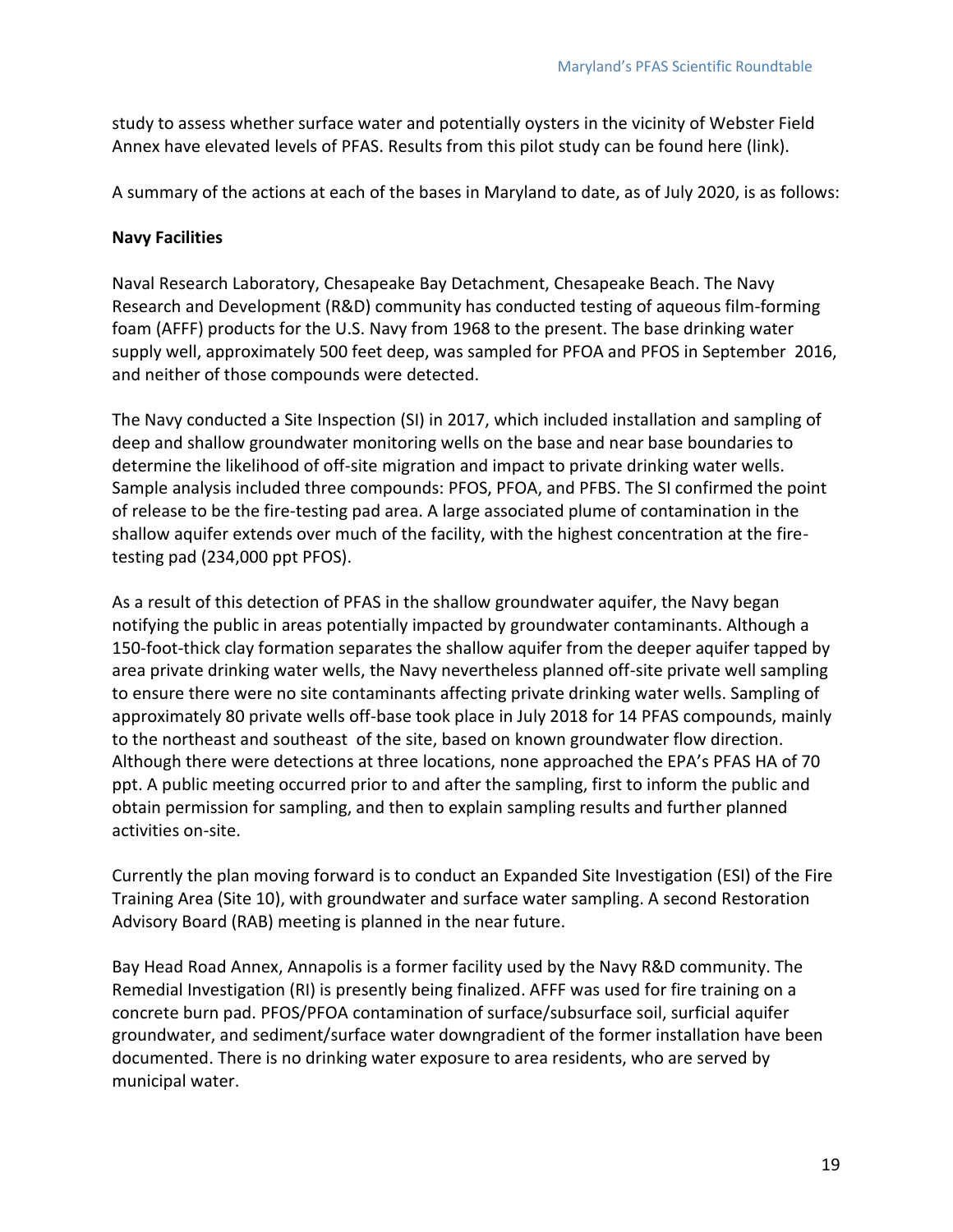Former Naval Research Laboratory, White Oak. AFFF was used at a few locations at the site, including Site 7 and Site 5 at burn pits. A preliminary Assessment (PA) has been completed and some soil and groundwater (gw) sampling has been completed. Concentrations have been detected near the HA. All area residents are on municipal water.

Naval Support Activity Annapolis (NSAA). A Preliminary Assessment/ Site Investigation (PA/SI) has been completed and MDE is awaiting the document for review. Very minor concentrations of some PFAS have been detected in some wells at Site 1 and 2, including the background well for these sites.

David Taylor Research Center, Annapolis. This site is a former R&D facility adjacent to NSAA's Site 1 and 2. Groundwater sampling was done, and very low concentrations of PFAS were detected in some wells.

David Taylor Research Center, Carderock. A PA is to be accomplished this year.

NSF Indian Head, Indian Head. A PA is currently underway. There are a total of five sites that have the potential to be contaminated with PFAS (three on the main facility and two on the Stump Neck Annex). The estimated completion date for the PA is January 2021. It is anticipated that the fieldwork for the forthcoming SI will conclude in August 2021.

NAS Patuxent River, St Mary's County. The PFAS SI work plan was approved by MDE's Land Restoration Program (LRP) in June 2020. Sampling of groundwater and soil at sites where previous releases of AFFF were documented is scheduled to begin in early July 2020. The PA identified 16 sites where AFFF releases were either documented or likely. Per the SI work plan soil and groundwater samples will be collected from these 16 sites. Six in-use potable drinking water wells at the base were sampled for PFAS constituents between December 2014 and June 2015, and the results were non-detect for PFAS constituents. PFAS were detected in soil and shallow groundwater samples collected from Site 34, which was a drum disposal site historically. The maximum concentration of PFOS/PFOA in shallow groundwater at Site 34 was 1,137 parts per trillion (ppt).

NAS Patuxent River, Webster Annex, St Mary's County. The PFAS SI Work Plan was approved by MDE's LRP in June 2020. Sampling of groundwater and soil at two sites where previous releases of AFFF were documented is scheduled to begin in early July 2020. The two sites identified in the PA where AFFF was used were the AFFF Crash Truck Maintenance Test Area and Fire Station 3. Two in-use potable drinking water wells at the base were sampled for PFAS constituents in October 2016 and the results were non-detect.

#### **Army Facilities**

Aberdeen Proving Ground, Aberdeen and Edgewood. A PA has been completed, and a SI is to be begun this year. MDE is expecting a SI work plan for review in July 2020. Numerous sites around the facility have been identified as sites where AFFF foam was used or releases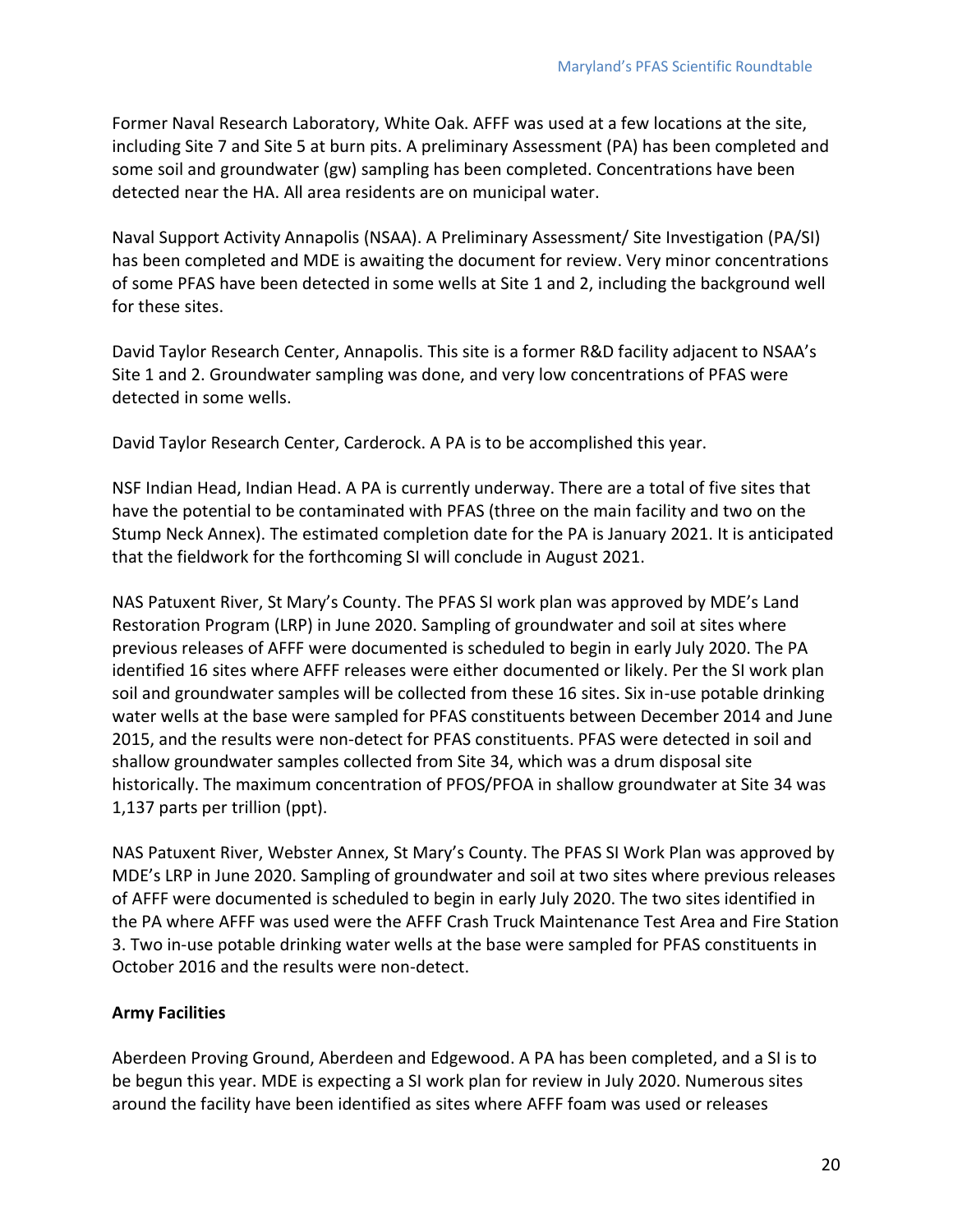occurred. The Harford County Perryman Well Field has been impacted by a groundwater plume at the Western Boundary Study Area of the Aberdeen Area above EPA HA and is treated with GAC filtration and monthly testing of treated water. The Perryman well water is blended posttreatment with surface water from (primarily) the Loch Raven Reservoir and occasionally from the Susquehanna River before delivery to the public. It is expected that there will be several additional sites that will have full scale investigations in the near future.

Forest Glen Annex, Silver Spring. A PA is being conducted presently. There is only one confirmed usage of PFAS at the facility at the fire station between 2008 and 2018. Soil sampling will be conducted in the near future.

Fort Detrick, Frederick is finalizing the work plan for PFAS sampling. Groundwater near the landfill was sampled for PFAS in advance of the PA/SI sampling in order to aid in the design of the treatment system for the pump and treat pilot study. This pump and treat study is being done to determine the ability to remediate the Trichloroethylene groundwater plume at Area B. During this sampling, low levels were detected in groundwater near the landfills on Area B (<20 ppt).

Fort Meade BRAC (the former and closed sections of the base), Odenton. The groundwater near Tipton Airfield was sampled in 2016. The highest detection near Tipton Airfield was 89,000 ng/L PFOS. Follow-on work in 2018 indicated that the PFAS was not migrating off-site, and not impacting water supplies for buildings on the Patuxent Wildlife Refuge. Additional PFAS sampling will be conducted in support of the upcoming Five Year Review.

Fort Meade (the present base) Odenton. A PA is underway. MDE expects that there will be additional sampling performed at areas associated with past and current fire department buildings and training areas. MDE waiting for a work plan for this sampling.

#### **Air Force Facilities**

Air Force Reserve, Martin State Airport, Middle River. A PA/SI was completed in 2019. The PA identified 13 locations where releases of AFFF might have occurred, including fire training areas, former and current fire stations, hangars, hazardous waste storage facilities, fire fighting equipment testing areas, and storm water outfalls with potential connectivity to areas of known or possible releases. Eleven of the 13 locations were recommended for further sampling. Eleven temporary wells were put in and nine of them showed concentrations above the EPA HA with concentrations for PFOS ranging from 0.0712 µg/L to 13.7 µg/L. Concentrations of PFOA ranged from 0.0929 µg/L to 1.66 µg/L. Concentrations of PFOA and PFAS combined ranged from 0.07849 µg/L to 14.5 µg/L. A RI will be conducted in the future. Groundwater flows directly into the Chesapeake Bay. While there is no possibility of drinking water impacts, releases to the Bay could result in elevated PFAS concentrations in aquatic species.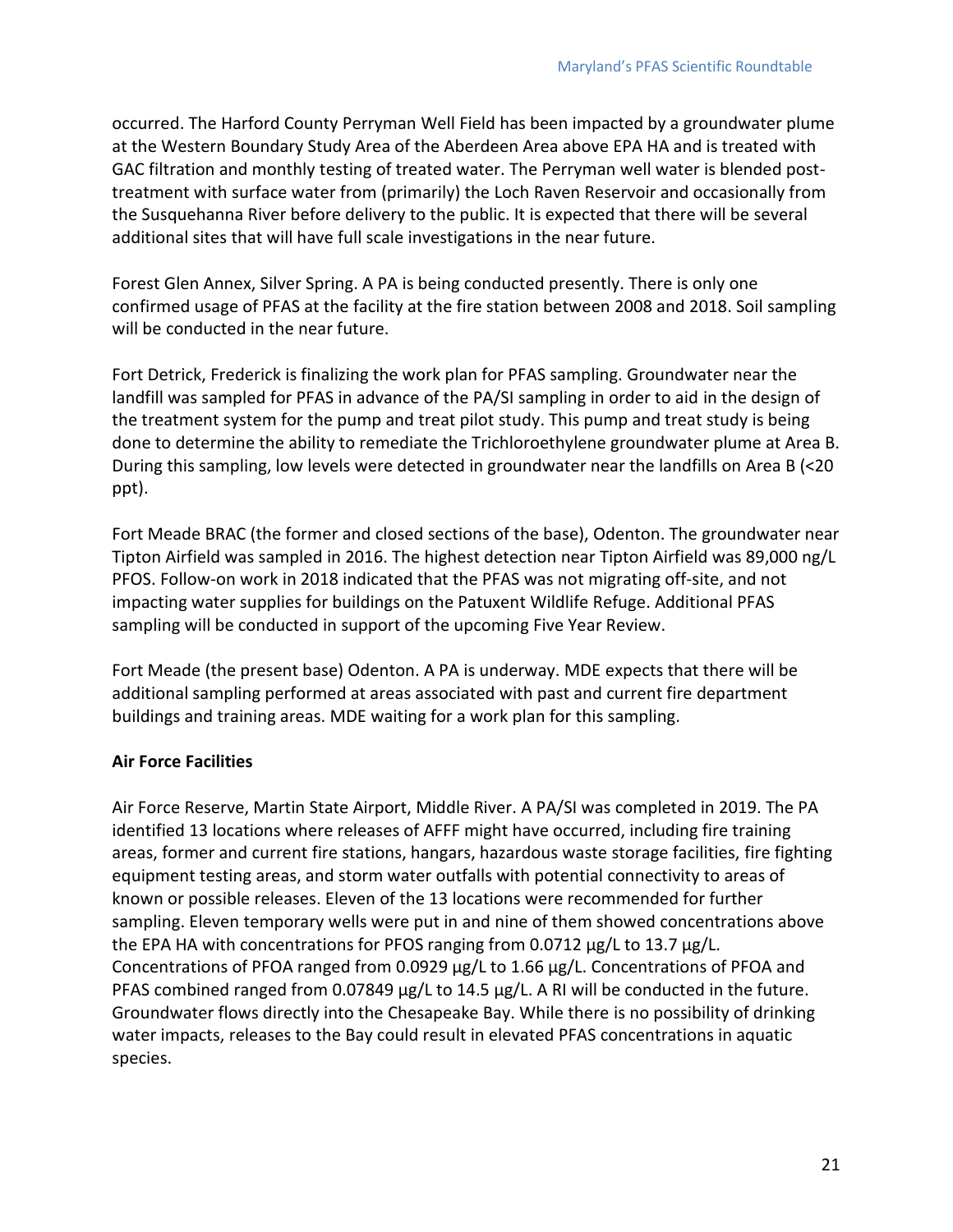Joint Base Andrews, Camp Springs. The 2015 PA identified 10 AFFF areas requiring additional investigation. During the 2018 SI process, that number of sites was adjusted to nine, most of which are hangars and fire-training areas. The SI tested surface soil (up to 17,000 μg/kg PFOS; up to 150 µg/kg PFOA), subsurface soil (up to 210 ug/kg PFOS; up to 5.9 µg/kg PFOA), groundwater (up to 38,400 ng/L PFOS/PFOA), surface water (up to 8,510 ng/L PFOS/PFOA) and SED (up to 27 µg/kg PFOS; up to 0.61 µg/kg PFOA) for PFBS, PFOA, and PFOS.

Brandywine DRMO, Brandywine. A PA/SI was conducted in connection with the Joint Base Andrews effort. PFAS was found at one site due to improper storage of AFFF. The small groundwater plume will be investigated in the future, along with Joint Base Andrews.

#### **Report Links**

#### DOD PFAS 101:

media.defense.gov/2020/Feb/06/2002245003/-1/-1/1/PFAS-101-V2.PDF

DOD Spotlight on PFAS: defense.gov/Explore/Spotlight/pfas/

DOD 2018 PFOS and PFOA report:

partner-mco-archive.s3.amazonaws.com/client\_files/1524589484.pdf

DOD 2020 PFAS Progress Report:

https://media.defense.gov/2020/Mar/13/2002264440/-1/- 1/1/PFAS Task Force Progress Report March 2020.pdf

Department of the Navy PFAS Management Strategy: secnav.navy.mil/eie/pages/pfc-pfas.aspx

#### March 3, 2020 NAS Patuxent River Restoration Advisory Board (RAB) PFAS Public Meeting Posters and Fact Sheets:

*Public Meeting Posters:* 

https://www.navfac.navy.mil/content/dam/navfac/Environmental/PDFs/env\_res toratio n/nas\_patuxent\_river/NAS\_Patuxent\_River\_Posters\_PFAS\_Mar2020.pdf

*NAS Patuxent River PFAS Fact Sheet:*

https://www.navfac.navy.mil/content/dam/navfac/Environmental/PDFs/env\_res toration/nas\_patuxent\_river/NAS\_Patuxent\_River\_Fact\_Sheet\_PFAS\_Jan2020.p df

*EPA PFAS Fact Sheet:*

https://www.navfac.navy.mil/content/dam/navfac/Environmental/PDFs/env\_res toration/nas\_patuxent\_river/EPA\_Fact\_Sheet\_PFAS.pdf